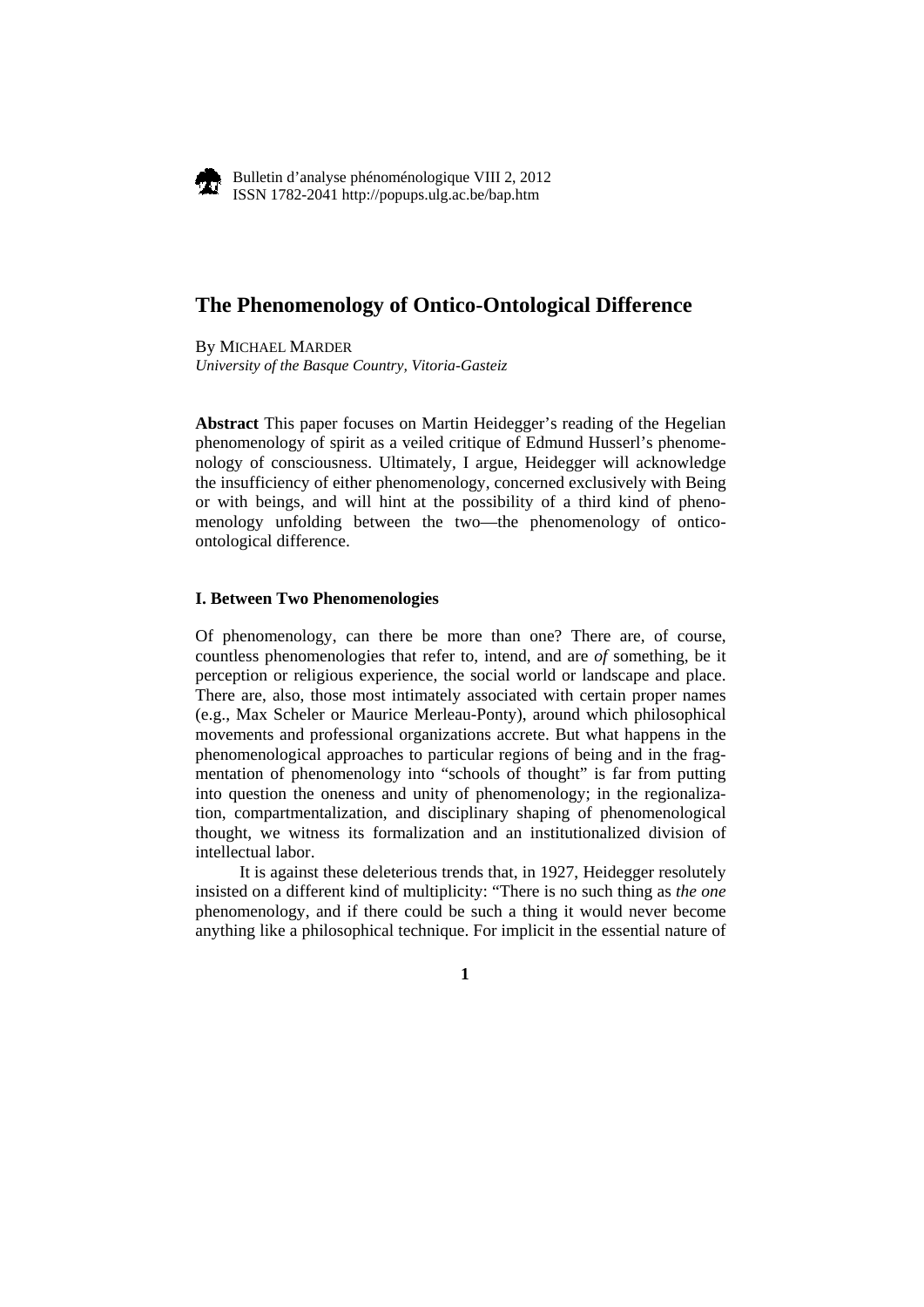all genuine method as a path toward the disclosure of objects is a tendency to order itself always toward that which it discloses."<sup>[1](#page-1-0)</sup> The proto-methodological slogan, "Back to the things themselves!" enjoins us to take our cues and our way from the phenomena themselves, from the many that are disclosed and that, in each case, themselves direct and, indeed, de-limit the movements of disclosure. If "[t]here is no such thing as *the one*  phenomenology," this is because there is not the one exemplary phenomenon that would prescribe the same method of approaching all the others, once and for all. It seems, consequently, that, when it comes to phenomenology, there *must* be more than one.

<span id="page-1-0"></span>The difficulty with the unconditional endorsement of radical plurality lies in Heidegger's own writings from the 1920s, especially *The History of the Concept of Time*, *Being and Time*, and *The Basic Problems of Phenomenology*. His main concern in that period is to uncover the ontological bases of phenomenology and, indeed, to interpret phenomenology as "the *method of ontology*."[2](#page-1-1) The ontological interpretation of phenomenology ranges from reflections on intentionality as the being of consciousness, $3$  to an investigation of how the being of entities shows itself in the self-presentation of phenomena,<sup>[4](#page-1-3)</sup> not to mention an attempt to set reduction to the work of transitioning from the ontic to the ontological, from the apprehension of beings to the understanding of their being.<sup>[5](#page-1-4)</sup> But what does it mean, within the parameters of Heidegger's philosophy itself, that phenomenology is or ought to be executed as an ontology? Does the ontological principle not imply that we must practice it in the difference between beings and being and, therefore, situate it in the space or, better, the spacing of ontico-ontological difference? Returning to our initial question, we can now conjecture that, so understood, phenomenology will be both one and more than one, irreducible either to the beings that show themselves or to their being that gives itself and withdraws from the self-showing of phenomena.

<sup>1</sup> Martin Heidegger, *The Basic Problems of Phenomenology*. Trans. Albert Hofstadter. Revised edition (Bloomington & Indianapolis: Indiana University Press, 1982), 328.

<span id="page-1-1"></span><sup>&</sup>lt;sup>2</sup> Heidegger, *Basic Problems of Phenomenology*, 328.<br><sup>3</sup> Mertin Heidegger, "Hegel's Concent of Experience

<span id="page-1-2"></span><sup>&</sup>lt;sup>3</sup> Martin Heidegger, "Hegel's Concept of Experience," in *Off the Beaten* Track. Trans. & Ed. Julian Young and Kenneth Heynes (Cambridge: Cambridge University Press, 2002), 107.

<span id="page-1-3"></span><sup>&</sup>lt;sup>4</sup> Martin Heidegger, *Being and Time*. Trans. J. Macquarrie and E. Robinson (San Francisco: Harper Collins, 1962), 60.

<span id="page-1-4"></span><sup>5</sup> Heidegger, *Basic Problems of Phenomenology*, 21.

**<sup>2</sup>**

*Bull. anal. phén.* VIII 2 (2012) http://popups.ulg.ac.be/bap.htm © 2012 ULg BAP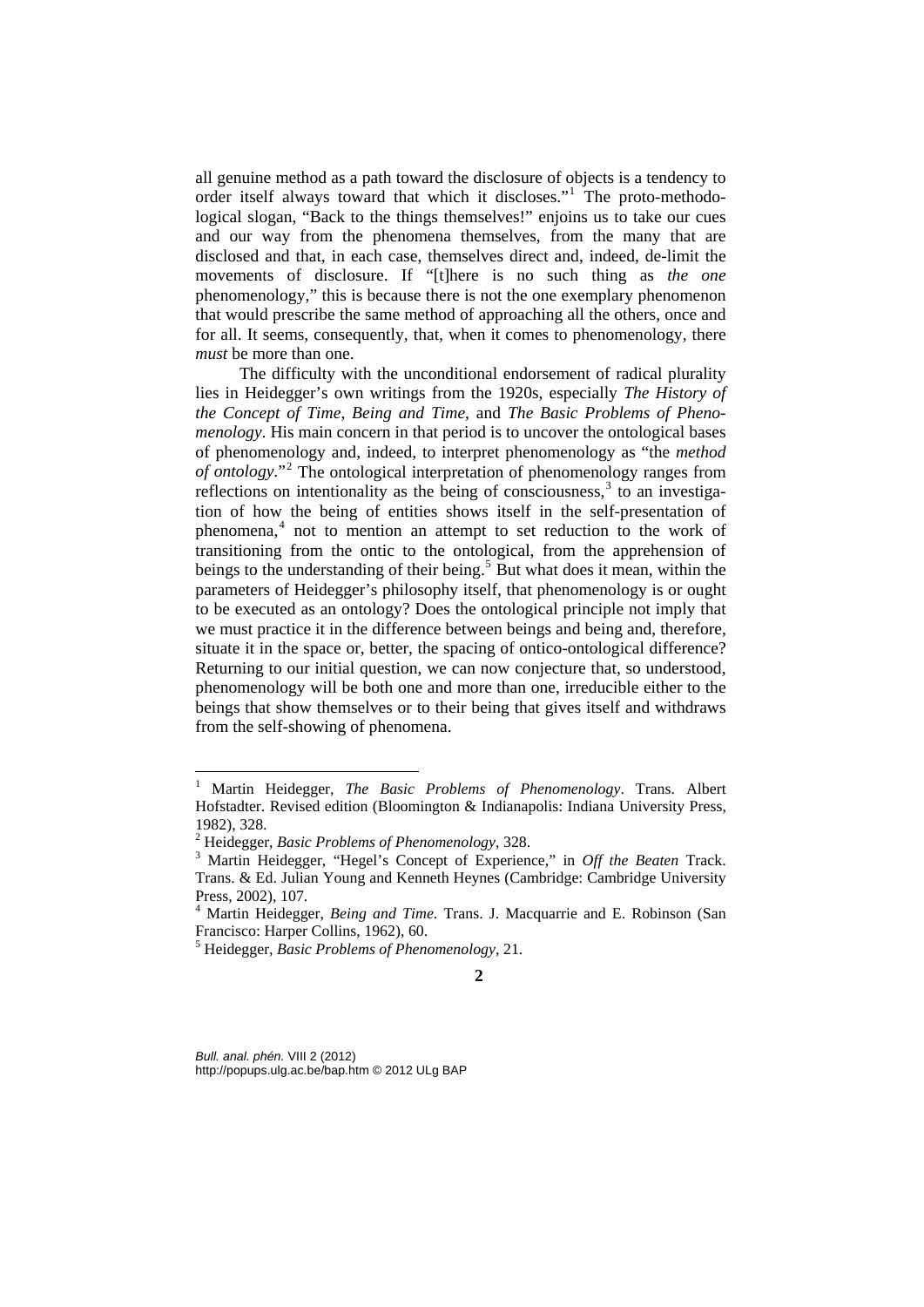Already in the early twenties, Heidegger was not convinced that the phenomenology of his teacher, Edmund Husserl, held the ontological resources he had sought in it. This, perhaps, is the sense of the harsh remark Heidegger made in a letter to Karl Löwith on February 20, 1923: "…Husserl was never a philosopher, not even for a second of his life."<sup>[1](#page-2-0)</sup> If to be a philosopher is to think ontologically, with respect to the being of beings, then, in Heidegger's estimation, Husserl, who has not attained to the heights of ontological thought, is not a philosopher. Unfair as the epistolary assessment may be, it explains why, at the height of the confrontation with Husserl, in a 1930-1 course at the University of Freiburg, Heidegger turned to another phenomenology—which could well turn out to be the other of Husserl's phenomenology—that of Hegel, which he previously deemed a sworn enemy of the "authentic fundamental tendency of phenomenology": "When today the attempt is made to connect the authentic fundamental tendency of phenomenology with the dialectic, it is as if one wanted to mix fire and water."<sup>[2](#page-2-1)</sup>

My two-fold working hypothesis is, thus, the following: 1) everything Heidegger notes concerning the Hegelian phenomenology of spirit (and, especially, concerning its absolutizing, absolving, and absolved standpoint) is meant as a tacit rejoinder to or refutation of Husserlian phenomenology; and 2) "Husserl" and "Hegel" are, above all for Heidegger himself, incalculably more than two proper names associated with two schools of thought or currents in or of phenomenology; instead, they are the encryptions of what we might term "ontic" and "ontological" phenomenologies, respectively. The impossible, unsynthesizable, groundless position in the middle without mediations, in-between the two, will allow us to survey the spacing of ontico-ontological difference proper to phenomenology at once singular and plural, both one and more than one. In other words, despite the improbability of success in this endeavor, we are to mix dialectical fire and phenomenological water.

Whether tacit or explicit, Heidegger's rejoinders to and criticisms of Husserl are not outright dismissals. They are, more precisely, the obverse of

**3**

<span id="page-2-0"></span><sup>&</sup>lt;sup>1</sup> Quoted in Thomas Sheehan, "General Introduction: Husserl and Heidegger: The Making and Unmaking of a Relationship." In *Psychological and Transcendental Phenomenology and the Confrontation with Heidegger (1927-1931).* Edmund Husserl's *Collected Works*, Vol. VI. Trans. and Eds. Thomas Sheehan and Richard E. Palmer (Dodrecht, Boston, and London: Kluwer, 1997), 17.

<span id="page-2-1"></span><sup>2</sup> Martin Heidegger, *Ontology: The Hermeneutics of Facticity*. Trans. John van Buren (Bloomington: Indiana University Press, 1999), 33.

*Bull. anal. phén.* VIII 2 (2012) http://popups.ulg.ac.be/bap.htm © 2012 ULg BAP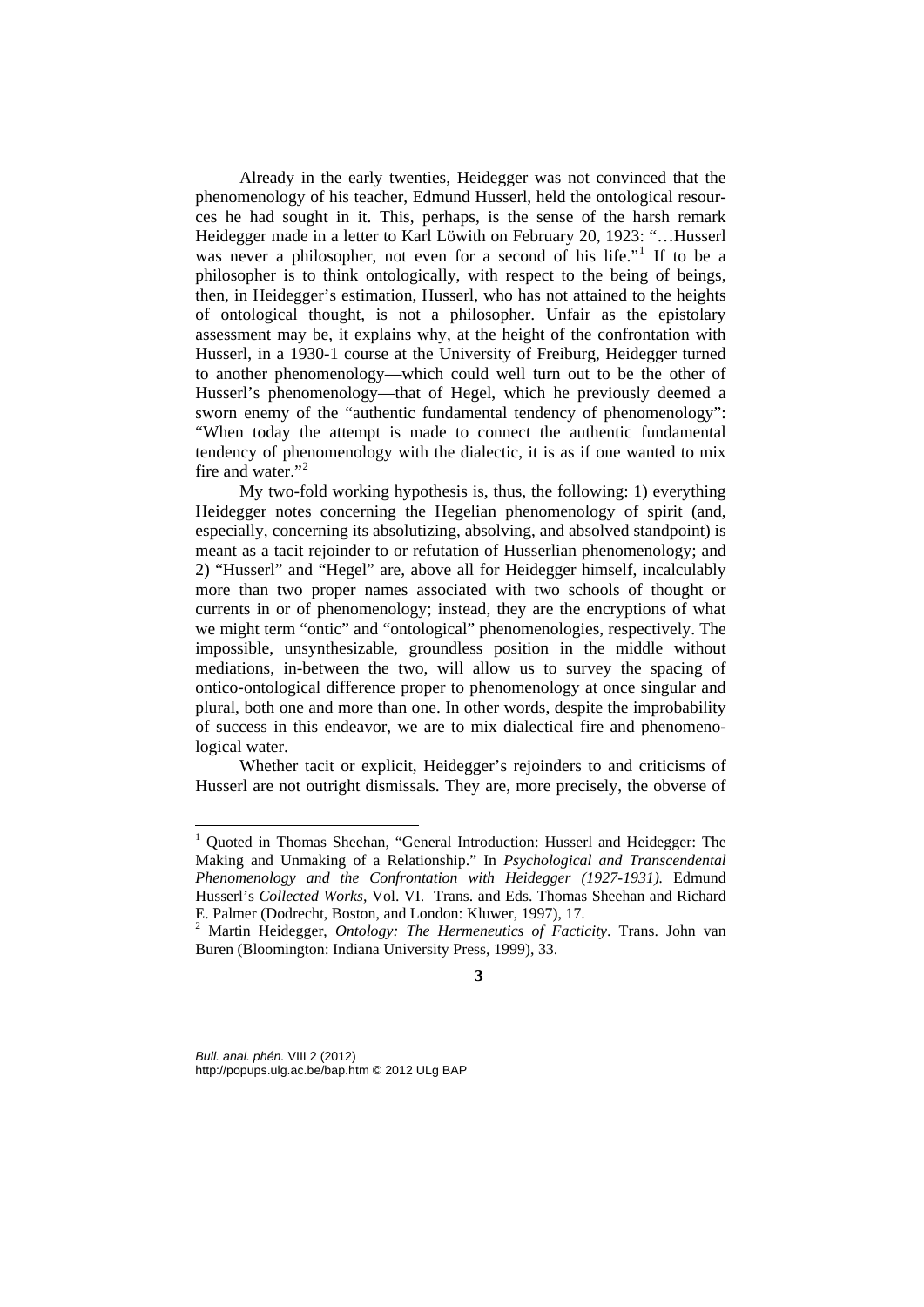the reproach to Hegel's philosophy *in toto*, where "everything ontic is dissolved into the ontological…, without insight into the ground of possibili-ty of ontology itself"<sup>[1](#page-3-0)</sup> and, therefore, without safeguarding the possibility still alive in Husserl's thought—of phenomenologically reducing the ontic to the ontological. It is not enough to opt either for a reconstructive construction of the world from the standpoint of absolute knowledge, or for the transcendental constitution of the object by pure consciousness. Between the two phenomenologies, suspended in the "no man's land" of onticoontological difference, thinking will experience unrest well in excess of the dialectical "restlessness of the negative" and the negativity of phenomenological reduction**.** 

The attempt to think in-between the two phenomenologies is complicated, in the first instance, by Heidegger's adamant insistence that the one bears no relation to the other. "The *Phenomenology* [*of Spirit*]," he writes, "has nothing to do with [*hat nichts zu tun…mit*] a phenomenology of consciousness as currently understood in Husserl's sense…A clear differentiation [*klare Scheidung*] is necessary in the interest of a real understanding of both [the Hegelian and Husserlian] phenomenologies—particularly today, when everything is called 'phenomenology'."<sup>[2](#page-3-1)</sup> (As an aside, we must note that negation is itself highly suspicious, if only because, according to psychoanalysis, it is one of the most potent defense mechanisms of the ego. "This is not my mother," in Freud's influential essay on negation, means the exact opposite of what it proclaims: the woman in the dream *is* my mother, but it would be too traumatic for me to admit it. The same goes for the statements that concern us here, namely, "This is not phenomenology" and also "Husserl is not a philosopher.") The need for a "clear differentiation" between the two is neither a prescription for a dry scholarly comparison nor a methodological recommendation aiming, at any rate, to advance "understanding," a form of consciousness confined to the relatively early stages of the Hegelian phenomenology. A "real understanding" of both phenomenologies signifies something else altogether: a critical rehashing of the onticoontological difference in and through the "clear differentiation," with the undertones of *krinein*, Heidegger has just evoked. This difference and this differentiation are so intense that they preclude the possibility of a relation between the two phenomenologies that have "nothing to do with" one another. It is, then, a certain non-relation that we are dealing with, as Husserl

**4**

<sup>&</sup>lt;sup>1</sup> Heidegger, *Basic Problems of Phenomenology*, 327.

<span id="page-3-1"></span><span id="page-3-0"></span><sup>&</sup>lt;sup>2</sup> Martin Heidegger, *Hegel's Phenomenology of Spirit*. Trans. Parvis Emad and Kenneth Maly (Bloomington & Indianapolis: Indiana University Press, 1988), 28/40.

*Bull. anal. phén.* VIII 2 (2012) http://popups.ulg.ac.be/bap.htm © 2012 ULg BAP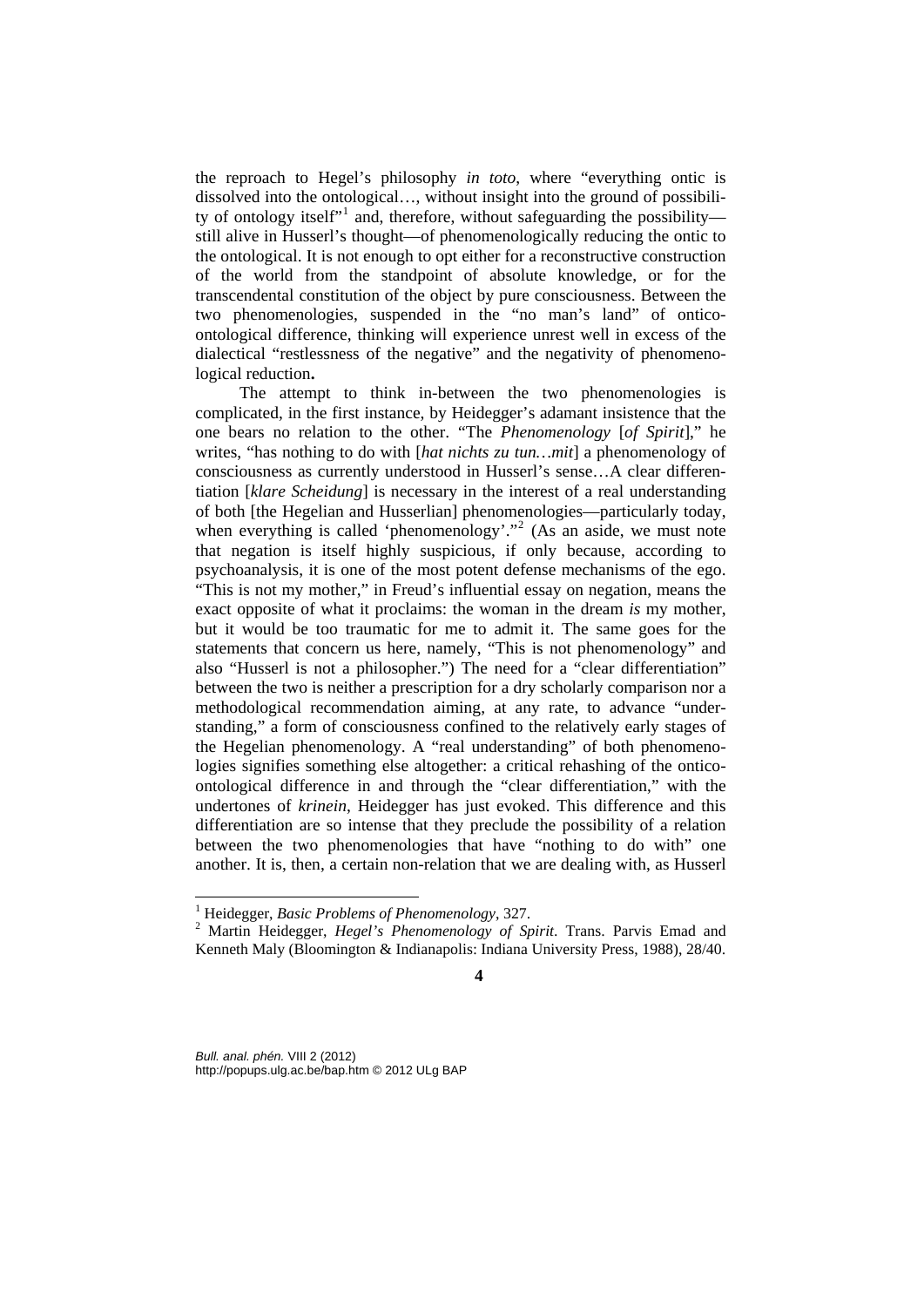confirmed in a handwritten note on the margins of his copy of *Being and Time*. In the sole remark penned in the section of the book on Hegel's conception of time, he confessed, "I am able to learn nothing here, and seriously, is there anything here to learn at all?"<sup>[1](#page-4-0)</sup>

Having come to the conclusion that he has nothing to learn from Hegel, from Heidegger's treatment of Hegel, or—most likely—from both, Husserl has disengaged his own thinking from that other phenomenology, excusing and absolving himself from a dialogue with it. That no dialogue will articulate the two phenomenologies is partly attributable to the fact that they speak different conceptual languages, even when the same words (e.g., intention) comprise their vocabularies. But, more importantly, it is due to the incompatible claims each lays on the *logos* (or the being) *of phenomena*, as well as on the becoming-phenomenal of *logos* as such and as a whole. Instead of producing a split within *logos*, the two phenomenologies conjure up irreconcilable *logoi* unable to hear, let alone to understand or to learn from, each other, for instance through a Gadamerian "merging of horizons." We should harbor no hopes for a philosophical meta-language capable of gathering together the two *logoi* that fall on the hither side of the dialectic of the one and the many. Their grafting onto Heidegger's ontico-ontological difference forecloses, precisely, such gathering-together. Insofar as the relation between the two phenomenologies is conceivable, it will be a "relation without relation," similar to the ethical bond of the I and the other in the philosophy of Levinas, where at least one of the terms—the other who stands in for the absolutizing or absolute—is absolved from the bonds of relationality. An infinity stretches between the two—the infinity to be thought.

## **II. The Being of Consciousness**

1

As Heidegger clandestinely stages it, the relation or the non-relation between the projects of Husserl and Hegel is an apposition of the relative phenomenology of beings and the absolute phenomenology of being: the philosophy of beings without being, on the one hand, and of being without beings, on the other. A mere glance at this apposition will suffice to realize that it is far

<span id="page-4-0"></span><sup>&</sup>lt;sup>1</sup> Edmund Husserl, *Psychological and Transcendental Phenomenology and the Confrontation with Heidegger (1927-1931).* Edmund Husserl's *Collected Works*, Vol. VI. Trans. and Eds. Thomas Sheehan and Richard E. Palmer (Dodrecht, Boston, and London: Kluwer, 1997), 421.

**<sup>5</sup>**

*Bull. anal. phén.* VIII 2 (2012) http://popups.ulg.ac.be/bap.htm © 2012 ULg BAP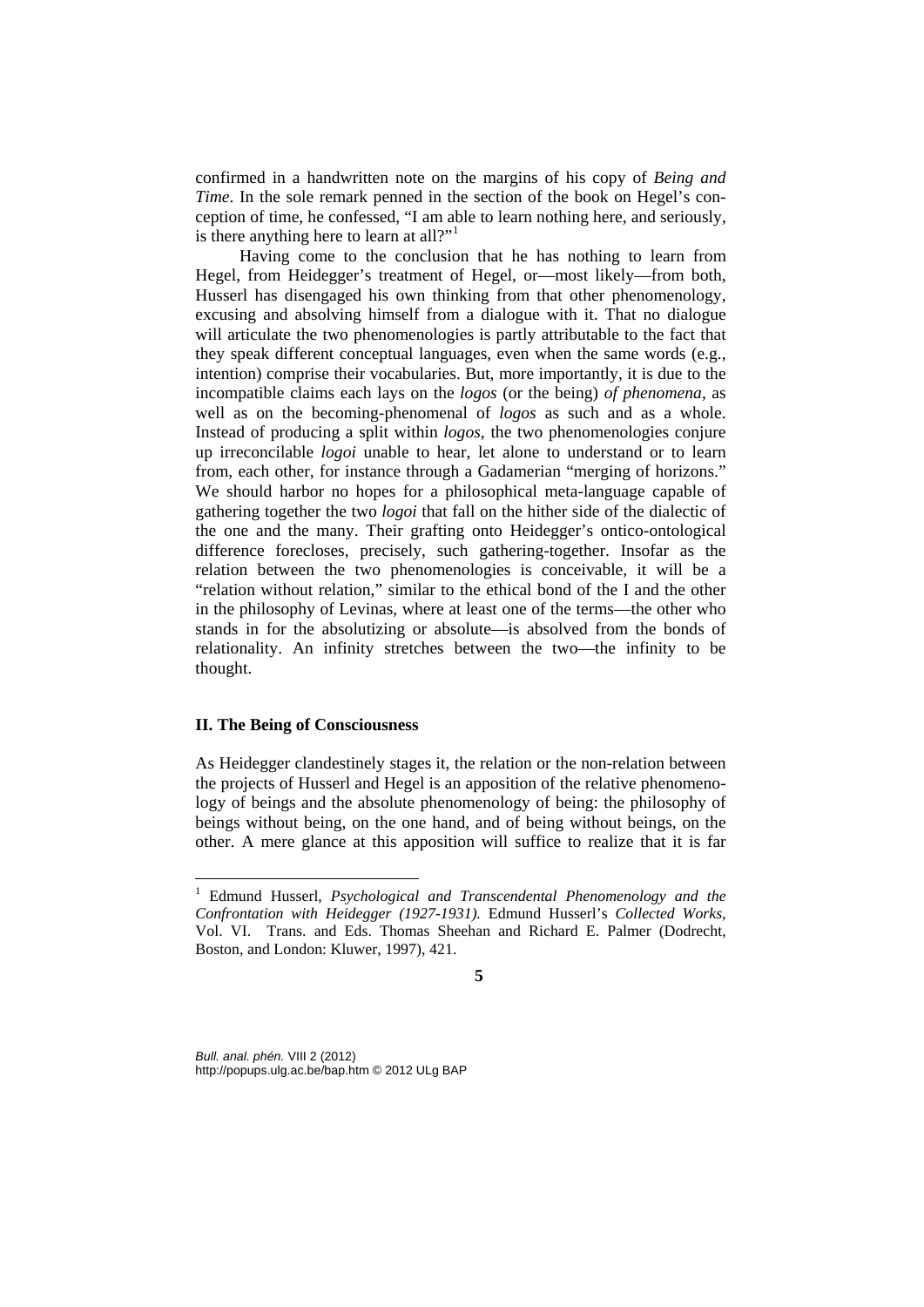from a simple contrast or a neat alignment. Although Hegel, too, presents his readers with the phenomenology of "relative" consciousness, this relativity is, for Heidegger, already reconstructed from the standpoint of the absolute. The phenomenology of spirit envelops and includes that of consciousness, assuming, as Heidegger does, that Hegel begins absolutely with the absolute, which "is other and so is *not absolute*, but relative. The not-absolute *is* not yet absolute."<sup>[1](#page-5-0)</sup> Consciousness yields the most relative kind of knowledge,<sup>[2](#page-5-1)</sup> one where the absolute is at the furthest from itself and where it subsists in a negative modality of the "not-absolute," while remaining itself. But, at the same time, consciousness, albeit purified by means of phenomenological reduction, is the horizon—the absolute horizon, perhaps—of Husserl's phenomenology. Its being is the site where the relation without relation of Husserl and Hegel will unfold.

Before considering the two phenomenological ontologies of consciousness, a word on the absolutizing tendencies of Husserlian phenomenology is in order. All such tendencies point toward the practice of phenomenological reduction, through which Husserl hopes to reach the field of pure consciousness as that which is irreducible, that which survives the operations of bracketing, parenthesizing, setting aside. The outcome of reduction is absolute, in the sense that it is absolutely irreducible. Reduction is the absolvent movement of separation from the world of the natural attitude, from everything transcendent and given through adumbrations; it suspends natural consciousness that, equivalent to a limited ontic perspective, "finds everywhere and always only beings, only phenomena, and judges all that meets it in accordance with the results of its findings."[3](#page-5-2) This judgment is a deficient critique, so far as Heidegger is concerned, which is why it requires ontological criticism, thanks to which phenomenology would finally come into its own. Taking the place of reduction, *Destruktion* could conceivably play this role, provided that we grasped *Destruktion* in terms of "a critique of all ontology hitherto, with its roots in Greek philosophy, especially in Aristotle, whose ontology…lives as strongly in Kant and Hegel as in any

<span id="page-5-0"></span><sup>1</sup> Heidegger, Hegel's *Phenomenology of Spirit*, 33. This assumption was not in the background of Heidegger's thought ten years before the course of Hegel, in the 1923 seminar, titled *Ontology—the Hermeneutics of Facticity*. There, Heidegger took the side of Husserlian phenomenology, accusing dialectics of a reactive work on readymade materials and, hence, of a reliance—uncharacteristic of the absolute—on the ontic world. [Martin Heidegger, *Ontology—the Hermeneutics of Facticity*. Trans. John van Buren (Indiannapolis & Bloomington: Indiana University Press, 1999), 36] <sup>2</sup> Heidegger, *Hegel's Phenomenology of Spirit*, 34.<br><sup>3</sup> Heidegger, "Hegel's Concent of Euneriance," 118

<span id="page-5-2"></span><span id="page-5-1"></span><sup>&</sup>lt;sup>3</sup> Heidegger, "Hegel's Concept of Experience," 118.

**<sup>6</sup>**

*Bull. anal. phén.* VIII 2 (2012) http://popups.ulg.ac.be/bap.htm © 2012 ULg BAP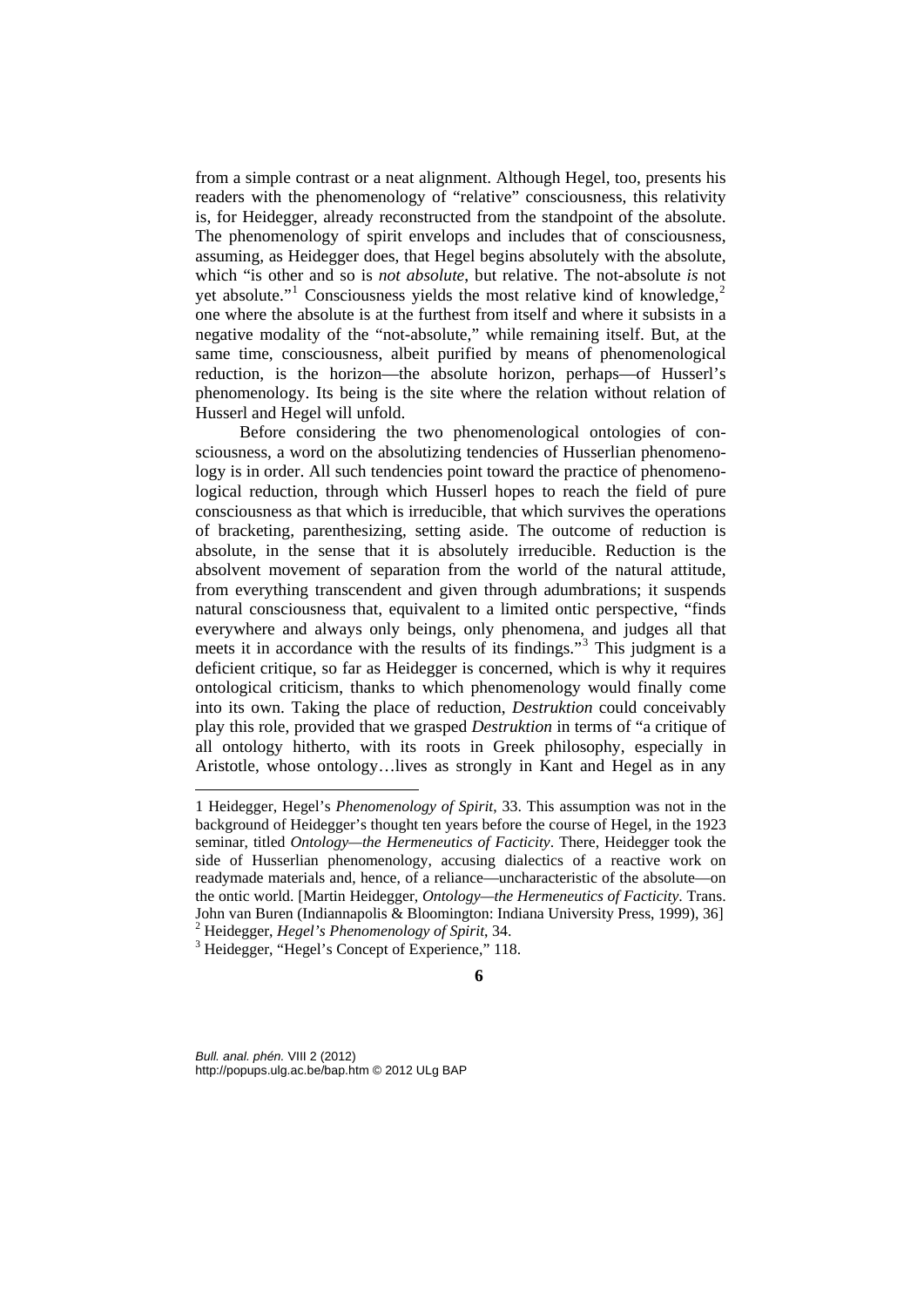medieval scholastic."<sup>[1](#page-6-0)</sup> Hardly reliant on the absolute, this critique remains phenomenological, in that it seeks to gain access to "the thematic problems of the Greeks from the motives and the attitude of their way of access to the world,"<sup>[2](#page-6-1)</sup> through a repetition of their historical experience at the closure of metaphysics.

The absolutizing tendencies of reduction, in turn, are rather truncated. As soon as it chooses sides, eidetically looking only in the direction of nonadumbrated reality, Husserlian *epochē* falls short of the absolute that does not stand on one side or, indeed, on any side whatsoever: "Yet what is an absolute that stands on one side? What kind of absolute stands on any side at all? Whatever it is it is not absolute."[3](#page-6-2) Husserl effects little more than an inversion of the natural attitude; having arrived at the non-phenomenal, nonadumbrated being of consciousness, he takes the side of this being, looks to one side, methodically and methodologically ignoring the relation between the intended as intended (noema) and beings *simpliciter*. To be sure, the bracketing of adumbrated reality dispenses with what is given relatively and incompletely, from one perspective or another, in favor of the absolute givenness of pure consciousness. But, in so doing, it takes the side of what has no sides, foregoes the difficulties of mediation, aborts the "dialogue between natural and real knowledge" and the critical "comparison between ontic/pre-ontological knowledge and ontological knowledge" that, in Heidegger's reading of Hegel, constitutes consciousness *qua* consciousness.[4](#page-6-3) Ontically absolute, the field of pure consciousness is ontologically relative because of its very "purity," the purified one-sidedness, distilled and separated from the world of the natural attitude.

The being of consciousness in the aftermath of phenomenological reduction is intentionality, the directedness of consciousness toward something, its being, in each case, *of* something. Intentional consciousness is relative knowledge (and, hence, relative being) *par excellence*. Inherently relational, it is circumscribed by that of which it is conscious and, thus, hinges on the intended, even though it has been cut off from adumbrated reality as such. In this respect, it diverges from absolute knowledge that is no longer or not yet *of* something: "Is not knowledge as such a knowledge of

<span id="page-6-0"></span> $\frac{1}{1}$  Martin Heidegger, "Letter to Karl Jaspers, Freiburg, June 27, 1922" in *The Heidegger—Jaspers Correspondence (1920-1963)*. Eds. Walter Biemel and Hans Saner (New York: Humanity Books, 2003), 34.

<span id="page-6-2"></span><span id="page-6-1"></span><sup>&</sup>lt;sup>2</sup> Heidegger, "Letter to Karl Jaspers," 34.

<span id="page-6-3"></span><sup>&</sup>lt;sup>3</sup> Heidegger, "Hegel's Concept of Experience," 101.<br><sup>4</sup> Heidegger, "Hegel's Concept of Experience," 138.

**<sup>7</sup>**

*Bull. anal. phén.* VIII 2 (2012) http://popups.ulg.ac.be/bap.htm © 2012 ULg BAP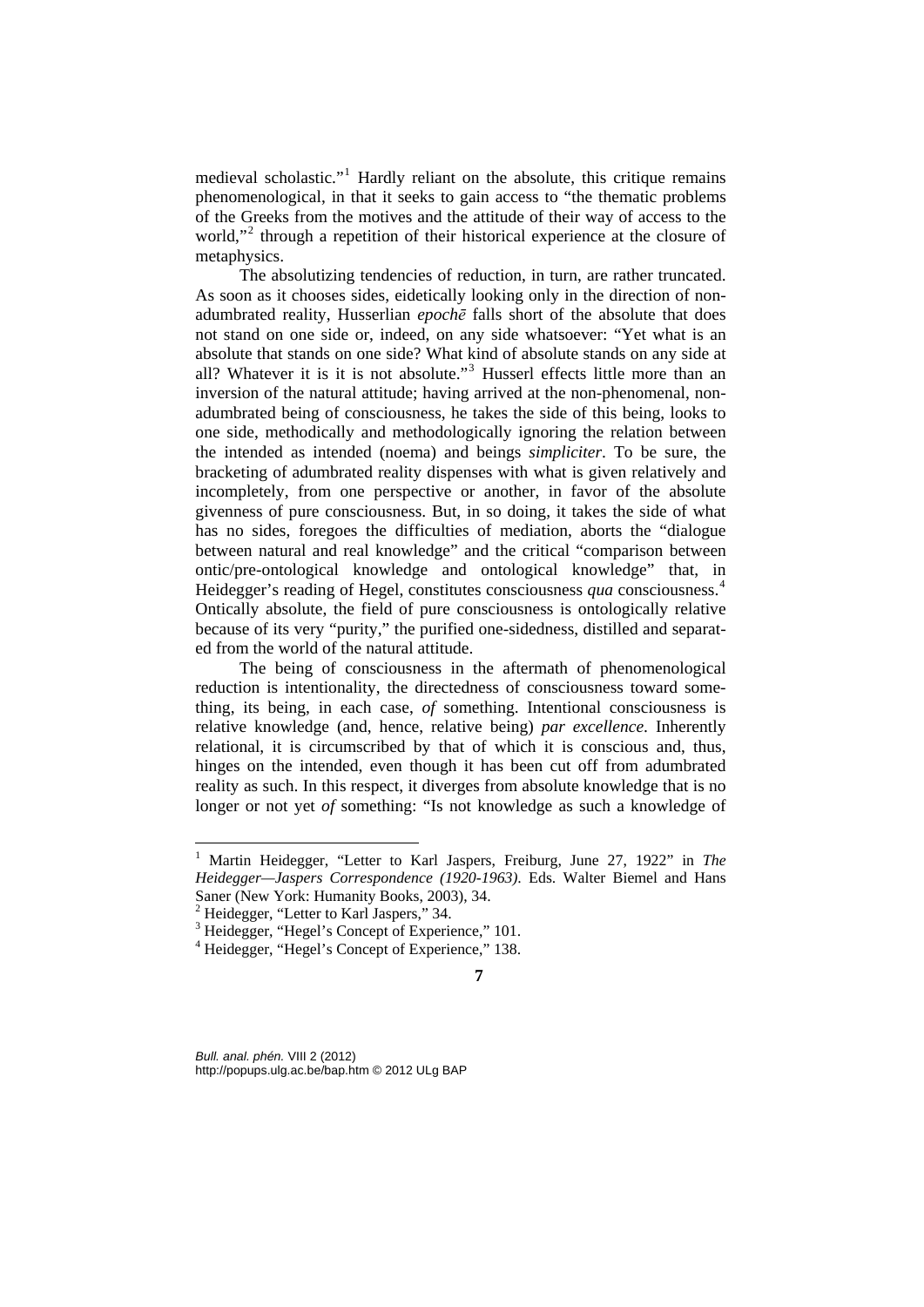something? This is precisely what Hegel denies and must deny when he claims that there is a knowledge which is qualitatively *not* relative, but absolute."<sup>[1](#page-7-0)</sup> Still prior to its fulfillment in intuition, where noetic acts and their noematic targets belong together in strict *correlations*, intentionality is essentially a *relatum*. The ontic orientation of intentionality lies in its directedness toward the perceived, the remembered, the anticipated, and so forth, as opposed to the ontological trajectory of absolute knowledge that "must not remain bound but must liberate and ab-solve itself [*sich losmacht, sich ab-löst*] from what it knows and yet as so ab-solved, as absolute, [*als abgelöstes—absolute*] still be a knowledge."[2](#page-7-1) The absolution of absolute knowledge from the known explodes noetic-nomatic correlations, freeing us, finally, from the "correspondence theory of truth"—truth as *adequatio,* not of *rei et intellectus* but of the intuiting and the intuited—which casts a long shadow over the entire field of pure consciousness. The true is not the fulfillment of empty intentionality in intuition or in the ontic presence of the intended; it is, rather, the whole, i.e., being or absolute knowledge itself. It is, more precisely, the whole capable of determining and delimiting itself, rather than externally circumscribed by its other.

Still, the dialectical self-determining whole poses difficulties of its own. The complaint Heidegger raised only several years before his first sustained engagement with Hegel against purely ontological, absolute knowledge was that such knowledge dissolved the beings themselves and ignored "the original belonging together of comportment toward beings and understanding of being."<sup>[3](#page-7-2)</sup> Implicitly, Heidegger extends the same rebuke to Husserl, who, in contrast to Hegel, privileged the intentional comportment toward beings over the understanding of being. Whereas relative *phenomeno*logy is dedicated to the appearing of phenomena in a knowing bound to the known (the name of this bond is intentionality, "consciousness of…"), absolute phenomeno*logy* is concerned with the phenomenal appearance of *logos* itself that gives itself form by negating and sublating its other. In this sense, "phenomenology is the *absolute self-presentation of reason (ratio--* Λόγος), whose essence and actuality Hegel finds in *absolute spirit.*"[4](#page-7-3) Only in the difference between, rather than in the synthesis of, the two phenomenologies, where at least as much disappears as appears, will we glimpse the

1

<sup>&</sup>lt;sup>1</sup> Heidegger, *Hegel's Phenomenology of Spirit*, 14.<br><sup>2</sup> Heidegger, *Hegel's Phenomenology of Spirit*, 15<sup>*P*</sup>

<span id="page-7-1"></span><span id="page-7-0"></span>Heidegger, *Hegel's Phenomenology of Spirit*, 15/21. 3

<span id="page-7-2"></span>Heidegger, *Basic Problems of Phenomenology*, 327. 4

<span id="page-7-3"></span>Heidegger, *Hegel's Phenomenology of Spirit*, 30.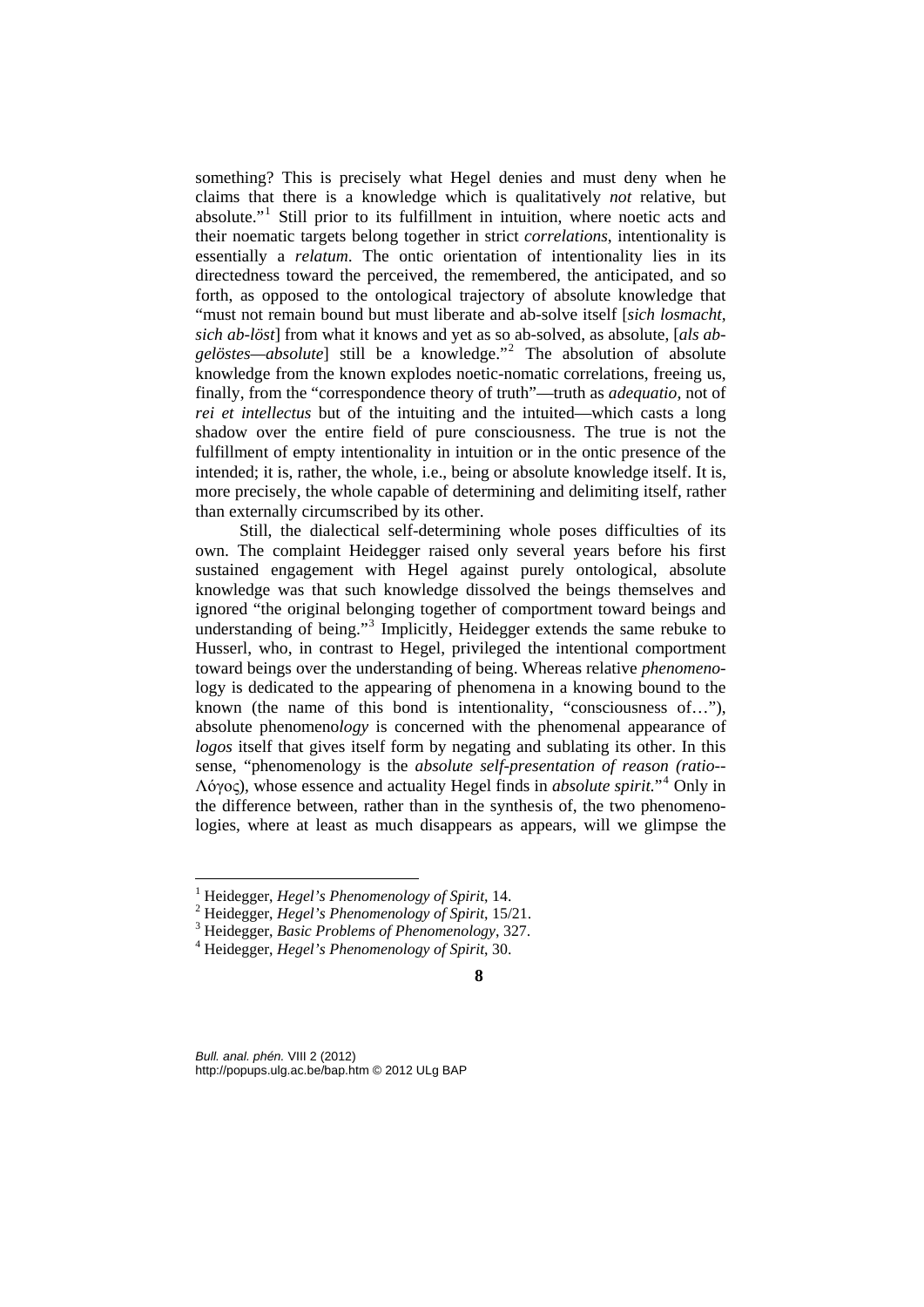"original belonging together" of the ontic and the ontological, of the phenomena and of *logos*.

Now, does the charge leveled against Hegel's forgetting of beings hold, above all, in Heidegger's own reading of *Phenomenology of Spirit*? In the reconstructive construction of the world from the standpoint of absolute knowledge, we—those who know absolutely—care for the truth of being and for the truth of beings, for knowing itself and for that which is known: "…we have in our knowledge *two* objects, or one object twice. This is the case necessarily and throughout the entire *Phenomenology*, because *for us* the object is basically and always *knowing*, which in itself and according to its formal essence already in its turn has its object, which it brings along with it."<sup>[1](#page-8-0)</sup> So long as absolute knowledge, viewed from the vantage point of the absolute, is still more or less other to itself—so long as it is conditioned by the known—its intentionality is split, the noematic target doubled into the knowing and the object of this knowing. Our attention is, in turn, divided between the two objects or, alternatively, fissured in striving toward a double, spectral object ("one object twice"). In its **critical** circumscription by two objects, in this hyper-delimitation, absolute knowing is de-limited, released from purely objective and subjective limits alike.

Let us already call these two objects or the double object, the one counted twice, by their names: the ontological and the ontic, the being of beings cast in terms of self-consciousness or, in the later text on Hegel, "experience,"<sup>[2](#page-8-1)</sup> and the known, experienced beings as they are known and experienced. The absolute is only absolute if it embraces these two modalities without necessarily reconciling them, if, that is, it holds them together in a tension approximating the intensity of ontico-ontological difference. Touched by the absolute, the object becomes excessive, turns into more than itself, overflows the limits of its identity, splits into two *or* becomes one and the same…twice (the dialectical and the ontological inflections of this "or" should be distinctly audible). And being? Isn't it, too, more *or* less than itself, because we gain access to it through onticoontological difference, in which alone it appears and from which it withdraws (as nothing *in* being)? In light of this analogy—the *ana-logos* where redoubling (*an-*) abounds—we can appreciate the remark Dominique Janicaud made in passing in a text on the Hegel-Heidegger dialogue: "…the

-

**9**

*Bull. anal. phén.* VIII 2 (2012) http://popups.ulg.ac.be/bap.htm © 2012 ULg BAP

<span id="page-8-0"></span><sup>&</sup>lt;sup>1</sup> Heidegger, *Hegel's Phenomenology of Spirit*, 48.<br><sup>2</sup> Heidegger, "Hegel's Concent of Euneriance," 120

<span id="page-8-1"></span><sup>&</sup>lt;sup>2</sup> Heidegger, "Hegel's Concept of Experience," 139.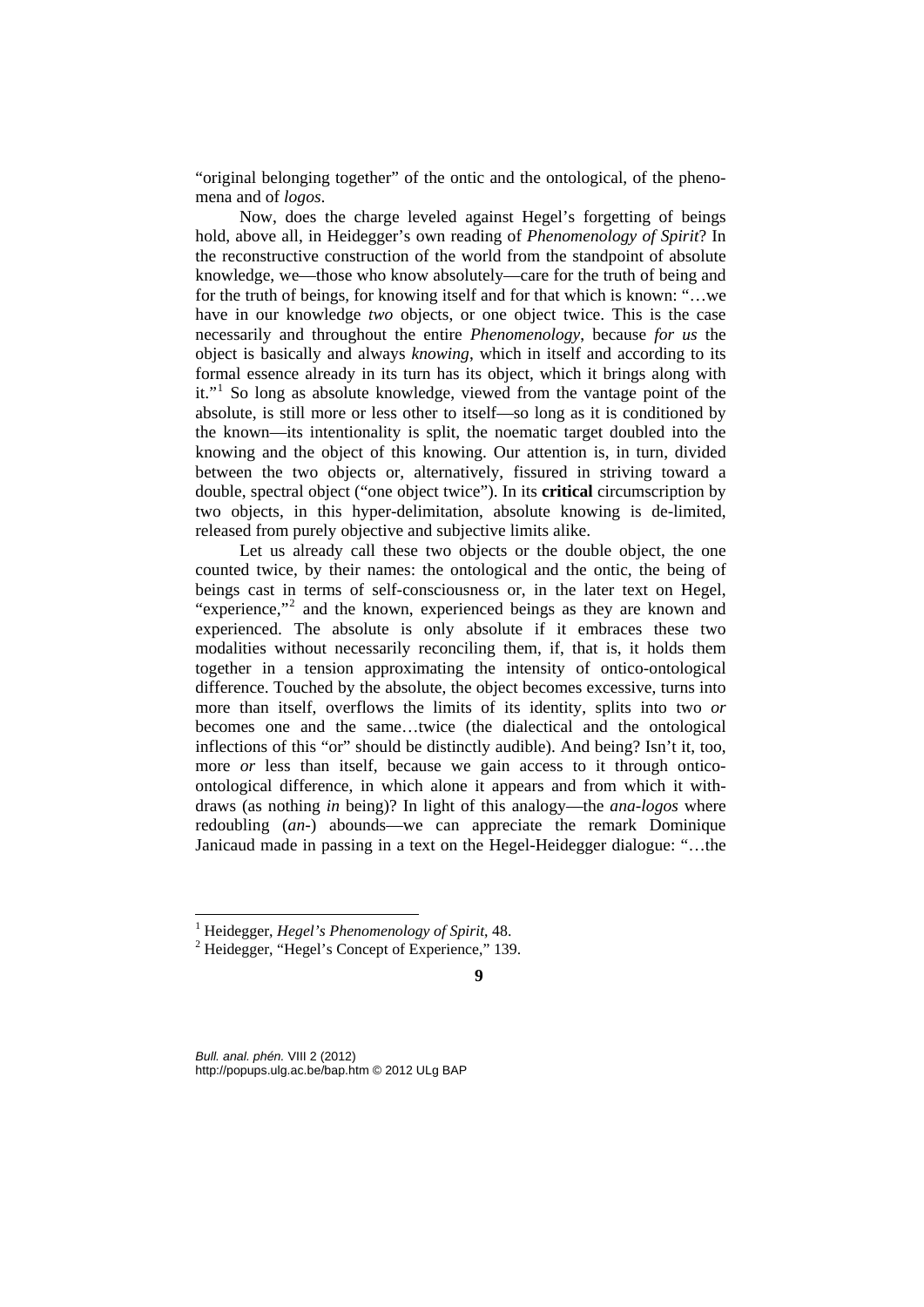most secret proximity [of Heidegger] to Hegel…perhaps lies hidden in the friction with regard to phenomenology."[1](#page-9-0)

The dialectical splitting of the object of knowledge into the knowing and that which is known in it goes to the heart of what, for Hegel, constitutes the being of consciousness. As opposed to the Husserlian ontology of consciousness, encapsulated in the statement, "The being of consciousness is intentionality," Hegel's speculative definition proclaims, "The being of consciousness is self-consciousness." What, in Husserl's phenomenology, would have been the height of impoverished theoreticism, of a reflection on reflection that treats noetic acts as new noematic objects, is, in Hegel's dialectics, the figure of richness and concreteness marking absolute knowledge that fleshes itself out by determining itself. The ontic orientation of consciousness toward phenomena is, from the standpoint of this knowledge, inseparable from its ontological directedness toward itself, in a movement of re-flection that does not come about as an after-thought, already uncoupled from lived actuality, but accompanies the reconstructive construction of experience from its absolute beginning. Hence, to know absolutely means "not to be absorbed in what is known, but to transmit it *as such*, as *what is*  known to where it belongs as known and from where it stems."<sup>[2](#page-9-1)</sup> It means, *contra* Husserl, that the life of consciousness does not have to be extinguished in the presence of the intuited and that the living intentionality, the *dunamis* of striving toward…, does not need to reach its end in the actuality of that toward which it strives. $3$  In the scenario where intentionality attains fulfillment, quelling the unrest of consciousness, the being of Dasein is patently conflated with the being of its intended targets, when in the operations of consciousness "knowing…forgets *itself* and is lost exclusively in the object."<sup>[4](#page-9-3)</sup> The self-forgetting of knowing results in the automatic selfcomprehension of Dasein as something present-at-hand, while its being "lost exclusively in the object" nullifies ontico-ontological difference. The relativity of relative phenomenology signifies the determination of existence

<span id="page-9-0"></span><sup>&</sup>lt;sup>1</sup> Dominique Janicaud, "Heidegger-Hegel: An Impossible 'Dialogue'?" in *Endings*: *Questions of Memory in Hegel and Heidegger*. Eds. Rebecca Comay and John McCumber (Evanston, IL: Northwestern University Press), 41.

<sup>&</sup>lt;sup>2</sup> Heidegger, *Hegel's Phenomenology of Spirit*, 47.

<span id="page-9-2"></span><span id="page-9-1"></span><sup>&</sup>lt;sup>3</sup> Emmanuel Levinas launches a parallel critique of Husserl, writing that "it is a question of descending from the entity illuminated in self-evidence toward the subject that is extinguished rather than announced in it." [*Discovering Existence with Husserl*. Trans. R. Cohen and M. B. Smith (Evanston: Northwestern University Press, 1998), 156]

<span id="page-9-3"></span><sup>4</sup> Heidegger, *Hegel's Phenomenology of Spirit*, 129.

**<sup>10</sup>**

*Bull. anal. phén.* VIII 2 (2012) http://popups.ulg.ac.be/bap.htm © 2012 ULg BAP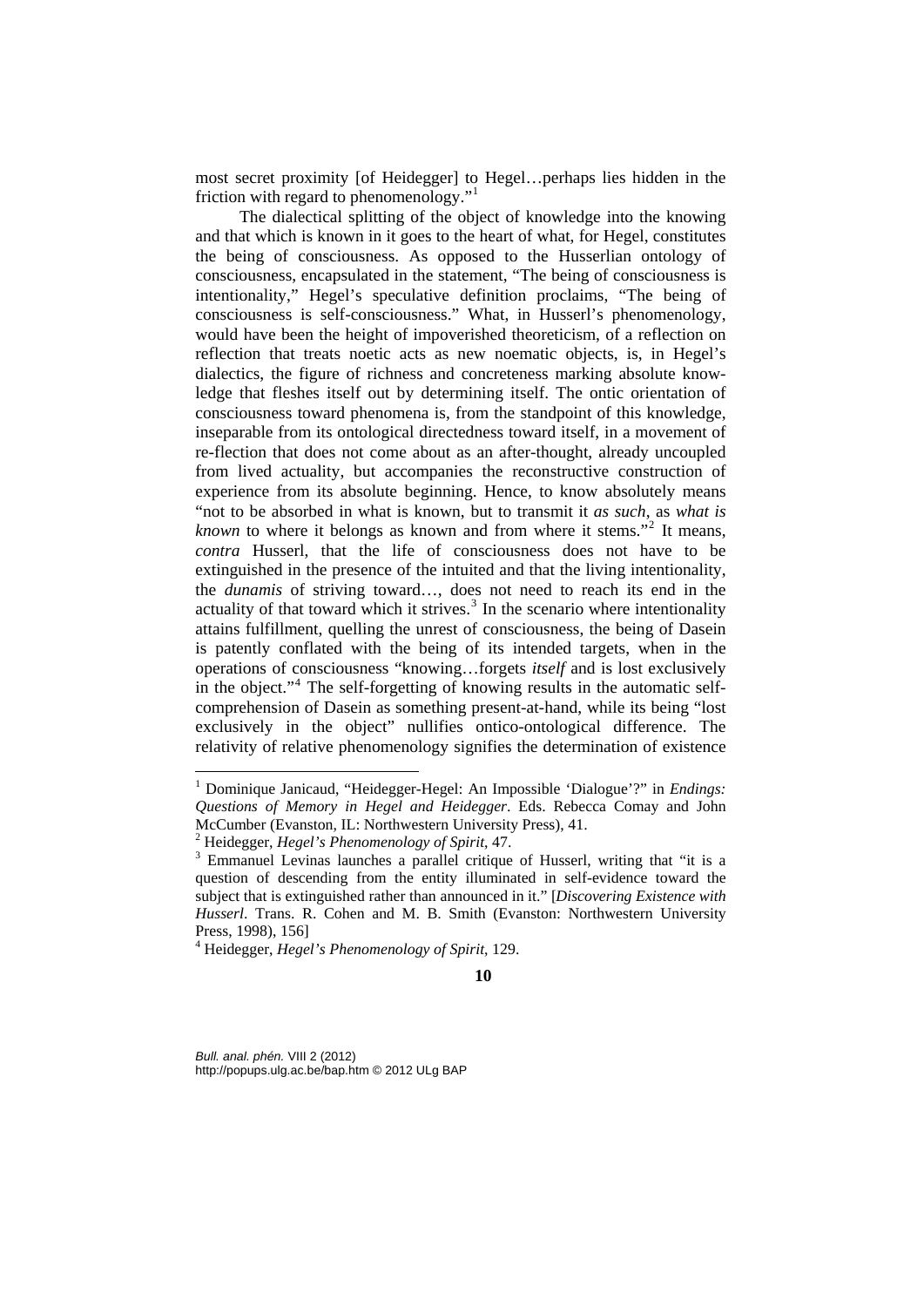on the basis of and with reference to the ontology of the present-at-hand. The absoluteness of absolute phenomenology entails, on the contrary, the positive possibility of being lost in the object—the possibility of consciousness being lost in itself as its own object and, therefore, of re-finding itself in itself.

In defense of Husserl's phenomenology, reduction has shown that consciousness itself does not appear and that, moreover, what defines the being-conscious of consciousness is its non-appearance, the non-adumbrated givenness, which sets it apart from transcendent reality and, therefore, from everything that is not-Dasein. Evidently, the ontology of pure consciousness is distinct from that of the present-at-hand. Conversely, in dialectics, the "appearing of phenomenal knowledge is the truth of knowledge,"<sup>[1](#page-10-0)</sup> not at all insulated from adumbrated reality. Much depends, however, on the modes of objectivation or phenomenalization distinguishing the two phenomenologies. When *logos* itself appears in relative knowledge, it does so as the sheer alienation and deadening of the subject, whose psychic life comes to an objective end in self-evidence. But when it arrives on the scene and makes its phenomenal appearance in the realm of the absolute, *logos* comes into its own and gains a new lease on life. The consciousness of consciousness and the intentionality of intentionality bear no trace of the derivative and abstract character Husserl's phenomenology has ascribed to them; they comprise the being of the absolute, which, in its separation or absolvent absolution from everything relative, is absolutely inseparable (inalienable) from us: "the absolute is from the start in and for itself with us and intends to be with us. This being-with-us ( $\Pi$ a $\rho$ ovo $\sigma$ ( $\alpha$ ) is in itself already the mode in which the light of truth, the absolute itself beams [*anstrahlt*] upon us. To know the absolute is to stand in the ray [*Strahl*] of light, to give it back, to radiate [*strahlt*] it back, and thus to be itself in its essence the ray, not a mere medium through which the ray must first find its way."<sup>[2](#page-10-1)</sup>

The being-with-us of the absolute is *its* becoming-phenomenal, the becoming that is as superfluous as it is necessary in that it happens after the absolute has already become everything it is, from the very beginning. The shining of the absolute upon us does not illuminate us from the outside, setting itself up as an object over and against us. It radiates from within, with reflected or refracted light ("to give it back, to radiate it back"), with the ontological luminosity of consciousness as self-consciousness and, finally, as absolute spirit. Of course, our being-with the absolute deserves a patient deconstructive analysis. If the absolute is one *with* us, then it loses its identity

-

<span id="page-10-1"></span><span id="page-10-0"></span><sup>&</sup>lt;sup>1</sup> Heidegger, "Hegel's Concept of Experience," 108.

<sup>2</sup> Heidegger, "Hegel's Concept of Experience," 98.

*Bull. anal. phén.* VIII 2 (2012) http://popups.ulg.ac.be/bap.htm © 2012 ULg BAP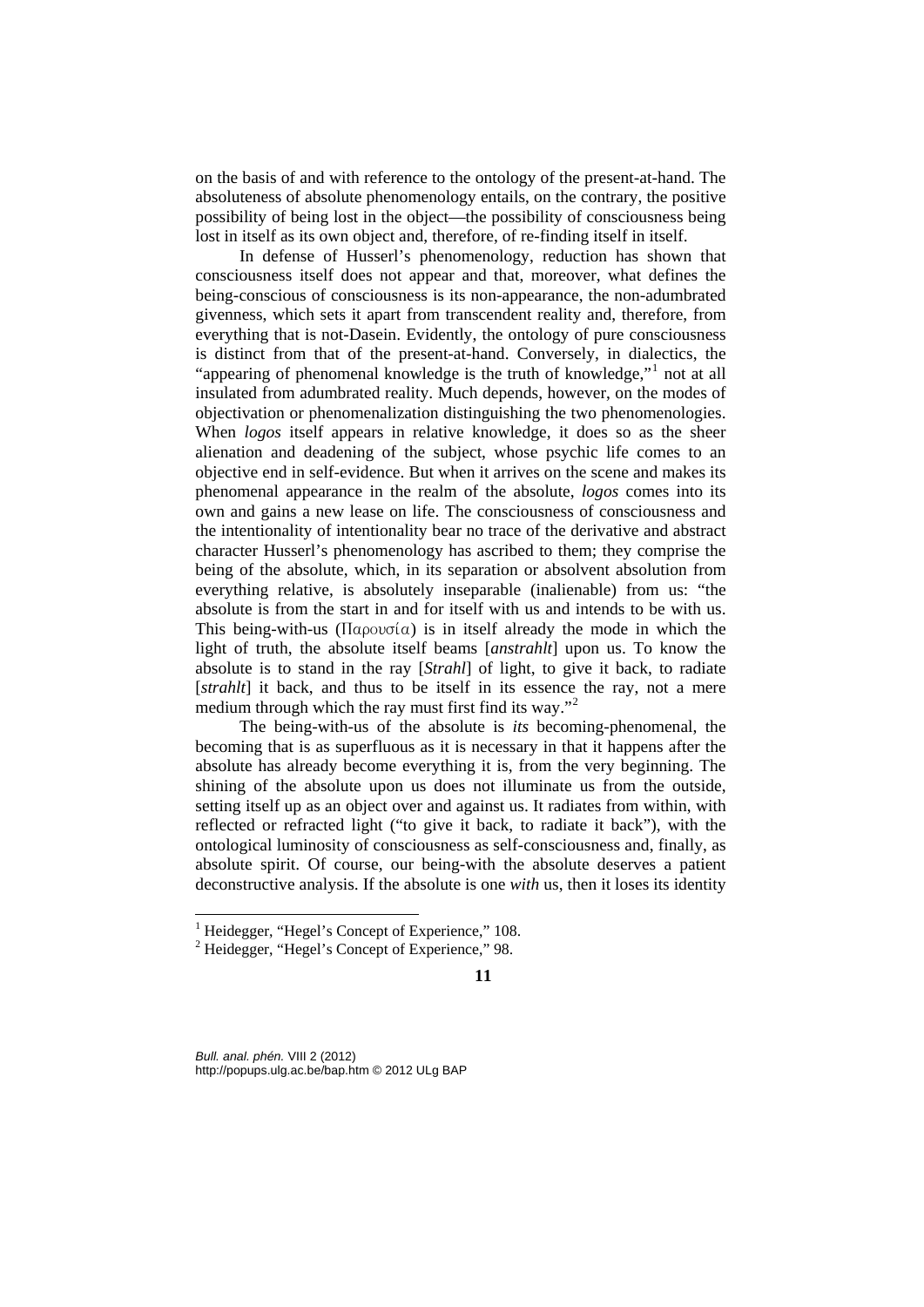as the absolute and is no longer one, because it is minimally separated from us, as much as from itself as a simple unity, by the nearness—the absolute nearness—of its presence. The separation of the absolute from itself is nothing but the expression of ontico-ontological difference allegedly forgotten in Hegel's phenomenology.

The intentional ray of the transcendental ego in Husserl's phenomenology does not shine from within but emits subjective light that shines upon its objects' noematic surfaces. When it is with us, this ray is already outside of us, orchestrating the self-transcendence of consciousness as the consciousness of…. Its trajectory is unidirectional: consciousness intends something other, though not absolutely other, the transcendent. But the absolute, as Heidegger puts it, "intends to be with us" and therefore *intends us*, whenever we ourselves intend anything whatsoever. The loss of this other intentionality drastically impoverishes the phenomenological idea of constitution. It would be a gross exaggeration to claim that Husserl's constitutive subjectivity is purely active, for, besides the passive synthesis of temporality, it draws its specific sense from what it constitutes in the hylomorphic production of meaning. But, whereas, in the relative phenomenology of consciousness, the constituting is, to a certain extent, ontically constituted by the constituted, in the absolute phenomenology of spirit, the constituting is ontologically constituted by the absolute that intends it. In much of his own thought, Heidegger will elaborate on the inversion of intentionality, detectable in Hegel's dialectics and imbued with ontological connotations. The "call of being" in *Being and Time* and, in a different sense, in "The Letter on Humanism," as well as the call of thinking that flips around the question "What is called thinking?" are but two prominent examples of this ontological inversion that turns us into the objects of its critique.<sup>[1](#page-11-0)</sup>

The ontological reversibility of intentionality is the reason why, in a rare explicit criticism of "current phenomenology," contrasted to the phenomenology of spirit, Heidegger writes: "…it is crucial that once again we determine correctly what the genitive means in the expression 'phenomenology of spirit.' The genitive must not be interpreted as a *genitivus objectivus*. Easily misled by current phenomenology, one might take this genitive to be object-related, as though here we are dealing with phenomenological

**12**

*Bull. anal. phén.* VIII 2 (2012) http://popups.ulg.ac.be/bap.htm © 2012 ULg BAP

-

<span id="page-11-0"></span><sup>&</sup>lt;sup>1</sup> On "being called by Being," see Martin Heidegger, "Letter on Humanism," in *Basic Writings*. Ed. David Farrell Krell (New York: HarperCollins, 1993), 245. On "what is called thinking—and what does call for it?" see Martin Heidegger, *What is Called Thinking?* Trans. J. Glenn Gray (New York & Cambridge: Harper & Row, 1968), 21.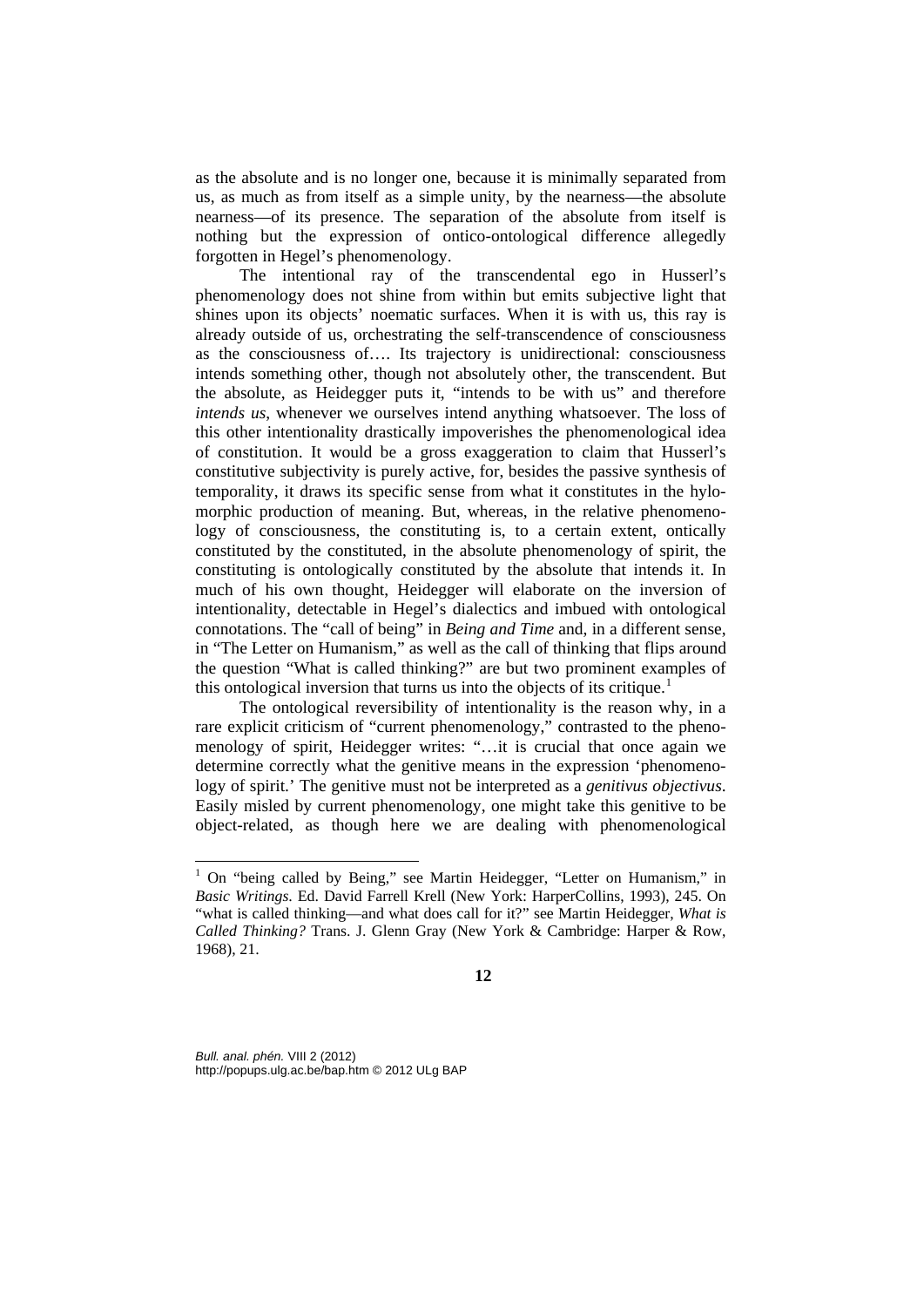investigation of spirit that is somehow distinguished from a phenomenology of nature or that of economics."[1](#page-12-0) Spirit is not (at least, not exclusively) the object of phenomenology but also its subject; "phenomenology is…*the*  manner in which spirit itself exists. The phenomenology of spirit is the genuine and total coming-out of spirit."<sup>[2](#page-12-1)</sup> There is, in other words, no semantic equivalence between the seemingly parallel expressions— "phenomenology of consciousness" and "phenomenology of spirit"—unless we understand the former as a mode of appearance of the latter. In the contemporary phenomenology of consciousness, *logos* fades into the "study" of phenomena, even and especially when it seeks its method from the things themselves. This phenomenology is not *of* consciousness, in the sense of the subjective genitive, because consciousness itself does not appear or is not allowed to appear in it; phenomenology is *not* the manner whereby consciousness itself exists. So much so that, to extrapolate from Heidegger's conclusions, consciousness, as the object of phenomenological study, ceases to exist, loses its existential determinations, and becomes indistinguishable from the domains of nature or economics. The razor-thin line of critical demarcation, traversing the genitive in "phenomenology of…," is charged with the task of maintaining ontico-ontological difference, leveled down in Husserl's thought. Of phenomenology, there is more than one in the one, not the least because the genitive form in "phenomenology of…" is necessarily equivocal.

### **III. The Being of Experience and Truth**

The transcendental objectification of consciousness in Husserlian phenomenology, as the phenomenology *of* consciousness but not one *proper to*  consciousness, shapes the concepts of experience and truth. The ontic truth of experience is the veracity of the present-at-hand, the fulfillment and the confirmation of empty intentionality in intuition.<sup>[3](#page-12-2)</sup> The most crucial function of consciousness is verifying the appropriateness of the fit and the soundness of the relation between the experiencing and the experienced. In other words, its function pivots almost entirely on judging the accuracy and measuring the degrees of proximity between the "merely" intended and the "really" intuited, in the sort of pre- or non-predicative judgment and critique inherent in the

<span id="page-12-0"></span><sup>&</sup>lt;sup>1</sup> Heidegger, *Hegel's Phenomenology of Spirit*, 23-4.

<span id="page-12-1"></span>Heidegger, *Hegel's Phenomenology of Spirit*, 24. 3

<span id="page-12-2"></span>Heidegger, *Hegel's Phenomenology of Spirit*, 20.

**<sup>13</sup>**

*Bull. anal. phén.* VIII 2 (2012) http://popups.ulg.ac.be/bap.htm © 2012 ULg BAP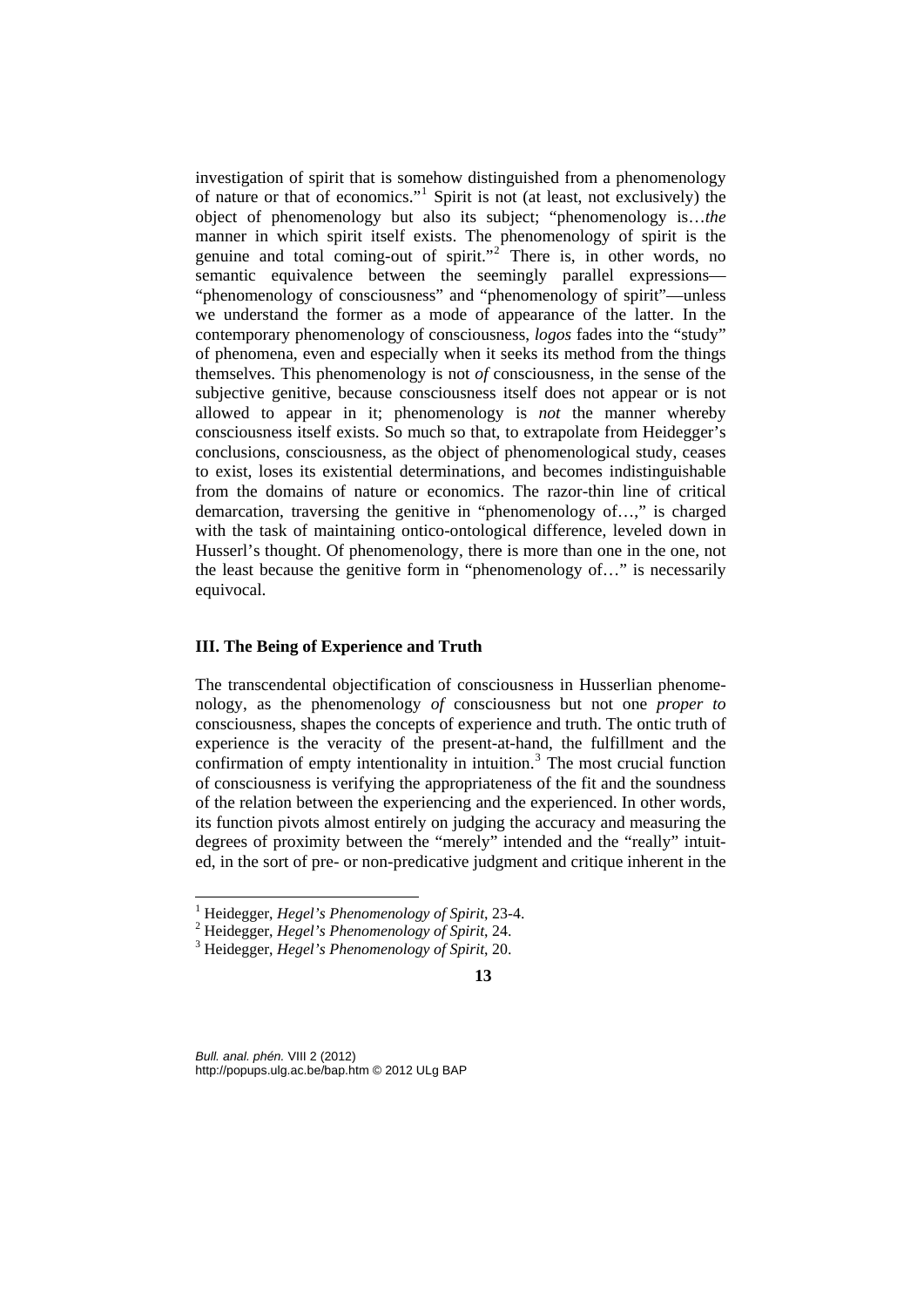acts of perception and undergirding all so-called abstract judgments.<sup>[1](#page-13-0)</sup> Experience, for Husserl, *is* judgment or—this amounts roughly to the same thing here—ontic critique. While consciousness feels the ontic unrest of shuttling between the two poles of comparison, it is bereft of the ontological restlessness one experiences when one dwells without abiding in the split between the ontic and the ontological, in the spacing of the onticoontological difference. Any residual unrest is subject to immediate pacification through a more stringent and exacting, though not necessarily exact, application of the acts of comparing, weighing, and judging. What is thus absent from the relative (or naïve) phenomenology of consciousness is the experience of experience that has nothing in common with theoretical consciousness, the being of experience that "means *being* this distinction" ("between the ontically true and the ontological truth").<sup>[2](#page-13-1)</sup> And what is lost in every correlation established by consciousness, however precisely one has judged the belonging-together of its two elements, is the absolute ontological-existential truth of experience.

When in the seminars of the 1930s and 1940s Heidegger mines Hegel's texts, he is searching for this very truth, so conspicuously lacking in Husserlian phenomenology. Truth as the truth of the absolute, if not the absolute truth, is neither pure objectivity nor subjectivity but experience in the ontological-existential signification of the term: "The will of the absolute to be with us, i.e., to appear for us as phenomena, prevails as experience."<sup>[3](#page-13-2)</sup> In truth, the will of the absolute, which wills "to be with us," absolute knowers, accomplishes the reversal of intentionality I have already invoked, so that we are not only the experiencing subjects but also the experienced objects of this will. From this dimensionless perspective of the absolute, the ontic experience of given phenomena, indeed of phenomenal givenness interpreted as the self-giving of the absolute, presents itself in a new light. Experience is not a dispassionate judging comparison of the fit between intentionality and intuition, but the *pathos* of undergoing with…, consciousness's beingtransformed with the experienced, with itself, and with the absolute. As a result, Heidegger suggests that we interpret "experience as denoting, both negatively and positively, *undergoing an experience with* something."[4](#page-13-3) The

<span id="page-13-0"></span> 1 Edmund Husserl, *Experience and Judgment: Investigations in a Genealogy of Logic*. Trans. James S. Churchill and Karl Ameriks (Evanston, IL: Northwestern University Press, 1973), 64.

<span id="page-13-1"></span><sup>&</sup>lt;sup>2</sup> Heidegger, "Hegel's Concept of Experience," 133.

<span id="page-13-2"></span><sup>&</sup>lt;sup>3</sup> Heidegger, "Hegel's Concept of Experience," 143.

<span id="page-13-3"></span><sup>4</sup> Heidegger, *Hegel's Phenomenology of Spirit*, 21.

**<sup>14</sup>**

*Bull. anal. phén.* VIII 2 (2012) http://popups.ulg.ac.be/bap.htm © 2012 ULg BAP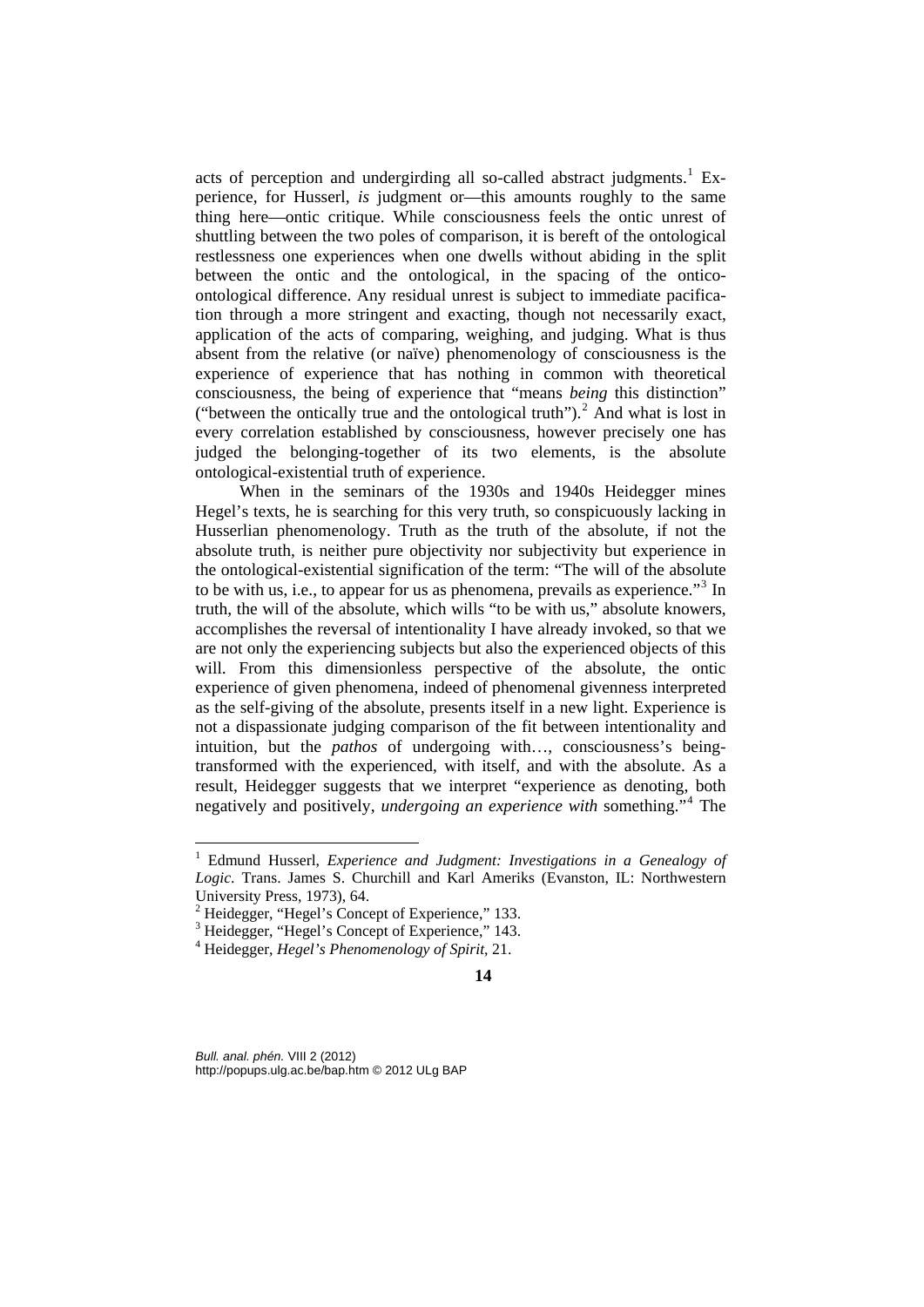"with" of experience accommodates the most subtle inflections of existentiality: the being-with, *Mitdasein*, of consciousness comes to refer to the facticity of its unfolding alongside its objects, to its reflexive return to itself as self-consciousness, and to its being in absolute proximity  $(\Pi \alpha \rho \circ \sigma)$  to the absolute. This small preposition "with" draws together the positive and the negative, the ontic and the ontological, the existential and the categorial, so that ontico-ontological difference could finally take its nonplace. The first of the three meanings of "experience with" is the only one still resonating in the phenomenology of relative consciousness, which dilutes the rich existentiality of the "with" in the judged appropriateness and the co-belonging of the experiencing and the experienced, wherein intentionality is fulfilled and extinguished.

To experience with… is to suffer with… and to be mutually transfigured by that with which one experiences or suffers. The truth of the absolute and the absoluteness of the absolute do not preclude, but—perhaps paradoxically—necessitate dialectical alteration. Speculative verification, shuttling between the experiencing consciousness and the experienced content verifies and authenticates the truth of both in and through their becoming otherwise than they were: on the side of the experiencing, "[c]onsciousness *verifies* to itself what it really is," so that "[i]n this verification," it "loses its initial truth, what it at first thought of itself,"<sup>[1](#page-14-0)</sup> and, on the side of the experienced, "*something is verified*…as not being what it first seemed to be, but being truly otherwise [*sondern in Wahrheit anders*]."[2](#page-14-1) Verification does not only take time to be accomplished; it also takes time into account and, to a certain extent, it *is* time. Experiencing with… and suffering with… ultimately boil down to suffering the loss of the initial selfidentity of consciousness that has changed along with that of which it was conscious—something that remains unthinkable in the static determination of noetic acts (the intentional aiming at… that either hits or misses its target). In Husserl's terms, this loss will have been explained with reference to a deficit of phenomenological critique, a lapse of judgment, including a lacuna within experience itself that has not yet succeeded in bringing the experienced firmly into its grasp. This is because the phenomenological idea of time, insofar as it pertains to the structure of noetic-noematic correlations, signifies a provisional emptiness of intentionality not yet or already not fulfilled and, therefore, a temporary deferral of the thing's presence to intuition. Nothing fundamentally changes either in the intending or in the intended once the

-

**15**

*Bull. anal. phén.* VIII 2 (2012) http://popups.ulg.ac.be/bap.htm © 2012 ULg BAP

<span id="page-14-0"></span><sup>&</sup>lt;sup>1</sup> Heidegger, *Hegel's Phenomenology of Spirit*, 22.<br><sup>2</sup> Heidegger, *Hegel's Phenomenology of Spirit*, 21/2

<span id="page-14-1"></span>Heidegger, *Hegel's Phenomenology of Spirit*, 21/30.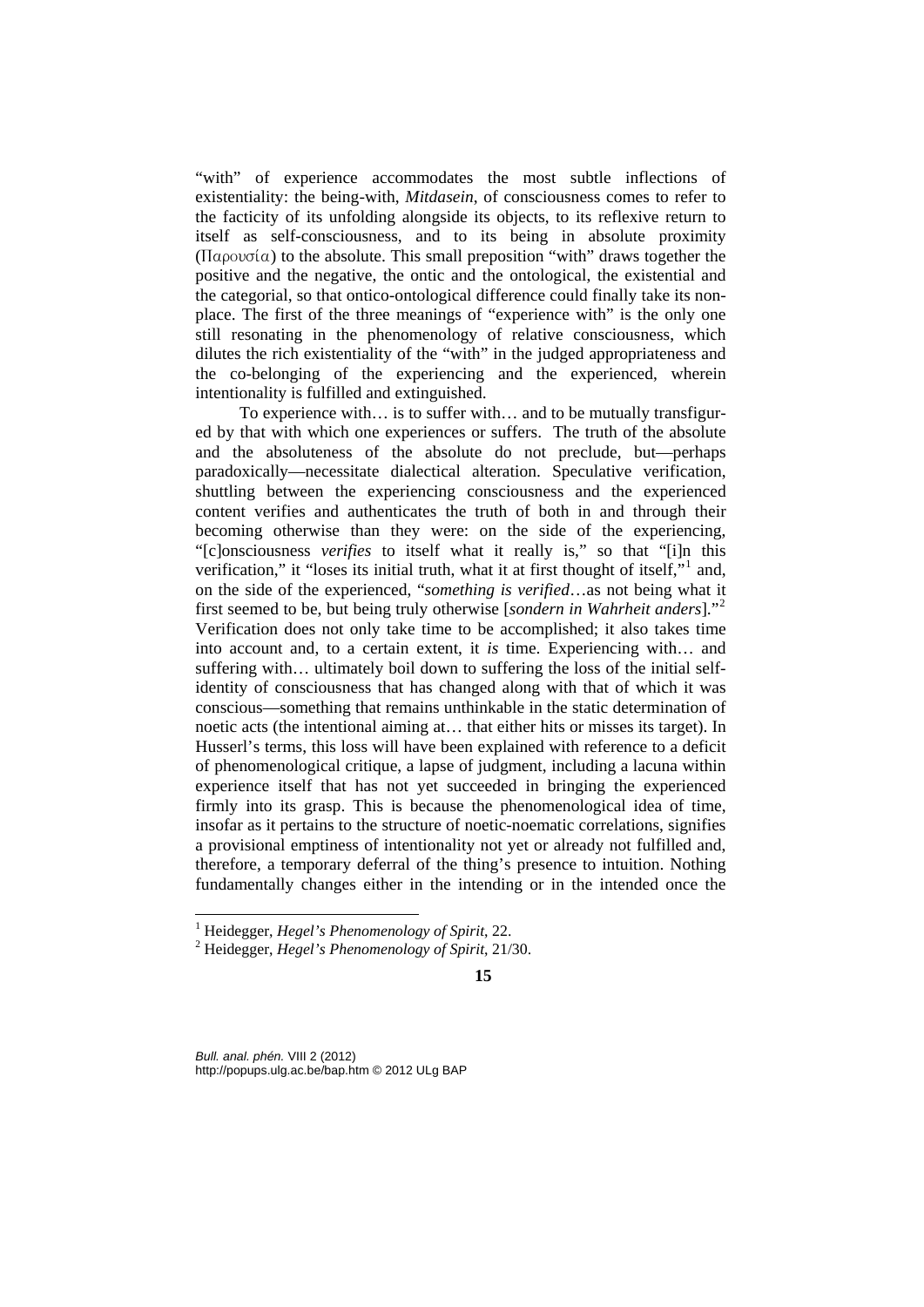directedness-toward of consciousness finds actualization in that toward which it has been oriented *ab initio*.

Much different is the dialectical truth of experience germinating in the alteration of consciousness and of its double object. The beginning is already absolute, but, in this beginning, the absolute, standing or falling furthest from itself, is other to itself, with its otherness denoting the relativity of consciousness. In order to touch upon the truth of the absolute, verification must render this otherness truly other, *in Wahrheit anders*, without thereby negating the truth of the beginning and without repeating the mistake of ontic judgments that, in a gesture of facile criticism, dismiss the erroneousness of "what…first seemed to be." Although, just as he has done in *Being and Time*, Heidegger accuses Hegel of contributing to the metaphysical neglect of the temporality of time—"…*the pure concept annuls time*. Hegelian philosophy expresses this disappearance of time by conceiving philosophy as *the* science or as absolute knowledge"[1](#page-15-0) —and aligns this feature of dialectics with Husserl's own insistence on the scientificity of phenomenology,<sup>[2](#page-15-1)</sup> the temporal character of truth in the phenomenology of the absolute contests these conclusions of the 1930-1 lecture course. In its broad outlines, the critique Heidegger launches against Hegelian temporality is well known: the time of the dialectic passes over and covers over the ecstatic-existential temporality of Dasein, especially when it comes to the mediated "fall" of spirit into time. $3$  And yet, the thesis regarding truth as an alteration, mutually undergone by the experiencing and the experienced, makes it difficult to argue that Hegel has excluded temporality from his thinking of being. If "experience" is the name for "the being of beings,"<sup>[4](#page-15-3)</sup> then the essence of the being of beings is time, the time of experience and the experience of time. The crucible of experience is the crossing of the ontic and the ontological right in the midst of the phenomenology of spirit. *Logos* is time itself, which means that the phenomena that "dissolve" in it disappear into their innermost ontological matrix.

Following my double working hypothesis on the shadow of Husserl that looms over and is, at the same time, conjured away in Heidegger's readings of Hegel, the truth of sense-certainty and of perception—hence, of what has not yet been ontologically verified and, in being verified, altered betokens the only truth contemporary phenomenology is familiar with. In

<span id="page-15-0"></span><sup>&</sup>lt;sup>1</sup> Heidegger, *Hegel's Phenomenology of Spirit*, 12.<br><sup>2</sup> Heidegger, *Hegel's Phenomenology of Spirit*, 11.

<span id="page-15-1"></span>Heidegger, *Hegel's Phenomenology of Spirit*, 11. 3

<span id="page-15-2"></span><sup>&</sup>lt;sup>3</sup> Heidegger, *Being and Time*, 486.

<span id="page-15-3"></span><sup>&</sup>lt;sup>4</sup> Heidegger, "Hegel's Concept of Experience," 135.

**<sup>16</sup>**

*Bull. anal. phén.* VIII 2 (2012) http://popups.ulg.ac.be/bap.htm © 2012 ULg BAP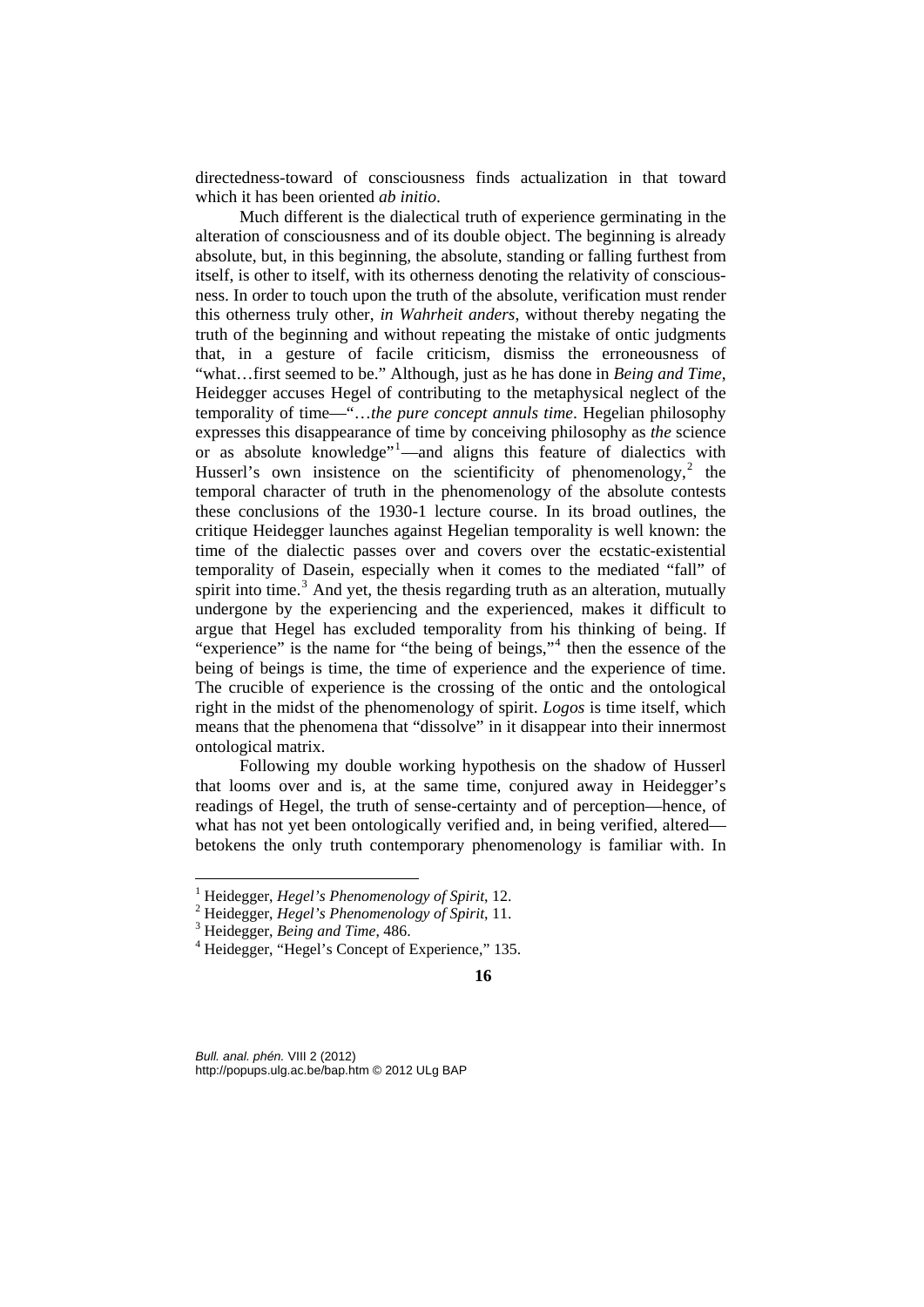sense-*certainty*, conceptual weight bears down upon "certainty," which "means the entirety of the relation, in knowing, of a knower to what is known,"<sup>[1](#page-16-0)</sup> at the expense of sense and its data, so decisive for the practitioners of twentieth-century phenomenology.<sup>[2](#page-16-1)</sup> The certainty of sensecertainty is a moment of repose, when consciousness delights in the ostensible positivity of experience, when it no longer or not yet questions, with a dose of skepticism, what is known, its relation to what is known, and itself. The ostensible richness of sense-certainty is a symptom of the overstimulation and oversaturation of consciousness, overpowered by the infinite but empty variety of what appears before it and satisfied with not thinking through the mode, the *how*, of knowing that ties it to the known. We should habituate ourselves to hearing the echoes of this oversaturation and satisfaction in the phenomenological notion of truth as the fulfillment of empty intentionality in the presence—in flesh and blood—of that toward which it has tended.

fulfillment in the presence of the intuited, the elusiveness of that which we intend , frustrates some of the most basic tenets of Husserlian philosophy. But, if we limit ourselves to the ontic-existential level, where the manifold of sense-certainty predominates, is the fulfillment of intentionality really possible? Sense-certainty breaks down due to its non-fulfillment: "When we generally intend the thing, we find that "this" *sends* our intention *away* [*von sich wegschickt*]. It sends our intention away, not generally, but rather in a definite direction of something which has the character of *a* being *this*."[3](#page-16-2) The internal breakdown of sense-certainty is another instant of the pulverization of intentionality, reflected by (not absorbed into) the intended, its branching-off in multiple directions. It is easy to recognize in this branching off Heidegger's rethinking of the intentional comportment in terms of the practical and concernful dispersion of Dasein, the dispersion that expresses the definite modes of its being-in-the-world. Our intention is not fulfilled in the "this," only referred to another "this" connected to it by webs of signification, from which our world is woven. This infinite deferral of

<span id="page-16-0"></span>-

<sup>&</sup>lt;sup>1</sup> Heidegger, *Hegel's Phenomenology of Spirit*, 54.

<span id="page-16-1"></span><sup>&</sup>lt;sup>1</sup> Heidegger, *Hegel's Phenomenology of Spirit*, 54.<br><sup>2</sup> "We do not learn anything about visual and auditory sensations, about the data of smell and touch (the very least that today's phenomenologies would demand)." [Heidegger, *Hegel's Phenomenology of Spirit*, 54]

<span id="page-16-2"></span>Heidegger, *Hegel's Phenomenology of Spirit*, 58/82.

*Bull. anal. phén.* VIII 2 (2012) http://popups.ulg.ac.be/bap.htm © 2012 ULg BAP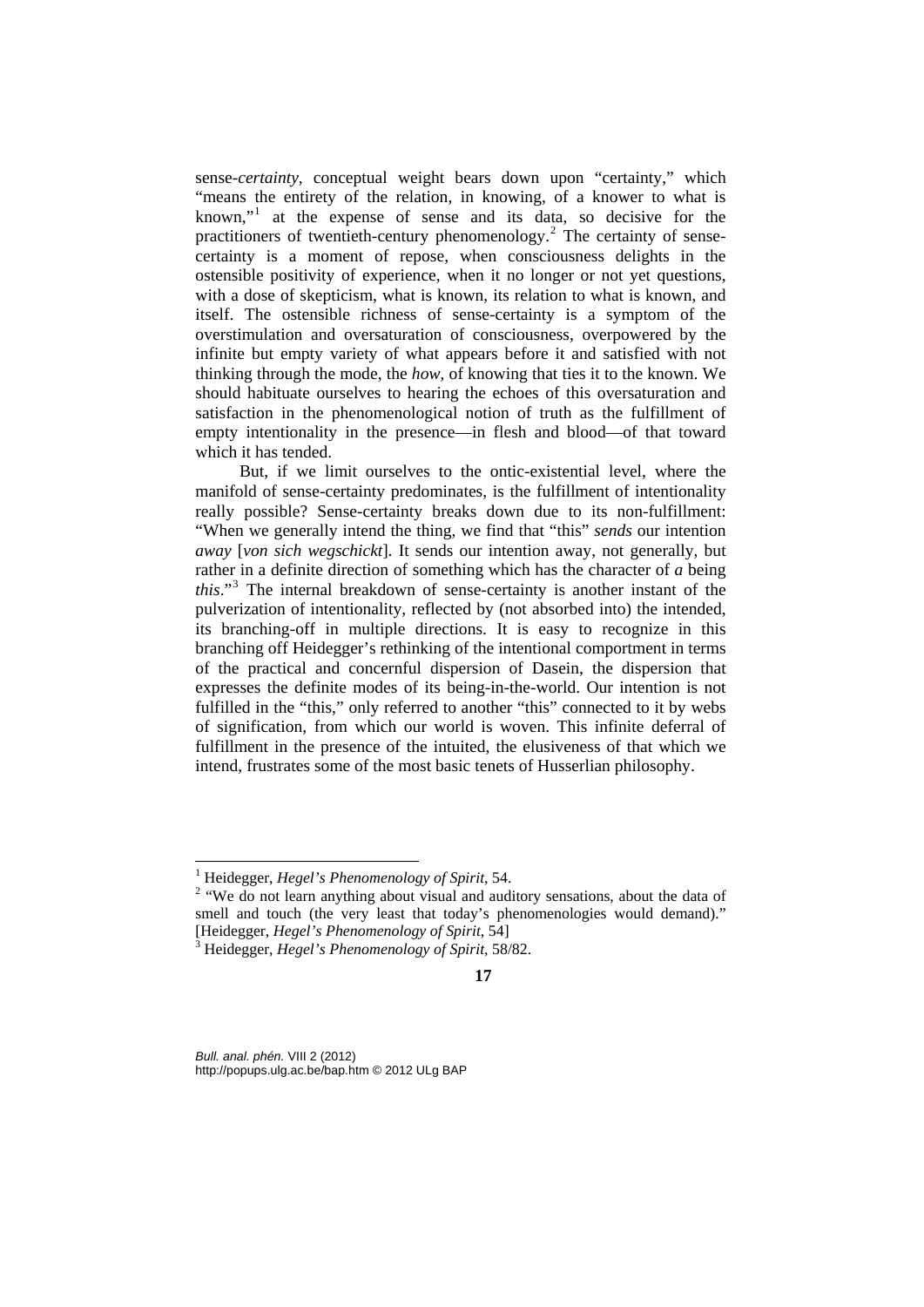Aside from "hyletic phenomenology," which, at the limits of sense, considers sense data before the hylomorphic production of meaning,<sup>[1](#page-17-0)</sup> Husserl's project is focused not so much on the pure "this," as on the perceived as perceived, the remembered as remembered, or, more generally, on noematic unities, wherein sense data are already synthesized. Among noematic objects, Husserl singles out and absolutizes the perceived, given that the present of perception is the ground from which experience, memory, expectation arise and in which they are ultimately confirmed and consummated. All ontic critique of consciousness is to be undertaken from the vantage point of the experiential present, determining both past and future horizons. What Husserl forgets, however, is that the place of perception is in the middle and that, as Heidegger reminds us, "[t]hrough the mediation of perception, sense-certainty first reaches understanding and therein gets to its own ground as the true mode of consciousness."<sup>[2](#page-17-1)</sup> Perception is not the absolute but the path toward the absolute. Conflating it with the final destination, Husserl's phenomenology foregoes mediations, erases the middle term, and paints a black-and-white, either/or, canvass of psychic life: either intentionality is empty, when it merely intends and represents the intended for itself, or it is full, when representations get their corroboration in the present of perception. That perceiving is an implicit hermeneutical act, whereby the perceiver non-thematically interprets (or else, non-predicatively criticizes) the perceived X *as* X—that it is the act of preunderstanding on its way to an explicit interpretation—is a conclusion of *Being and Time* indebted, in the first place, to the Hegelian placement of perception in the middle, in the transitional form of consciousness, as opposed to its exaltation to the status of the ground and the end of psychic life in Husserl. Between the two phenomenologies, there are no mediations and no middle ground, if holding them together requires, for example, mediating the same object (and, for Husserl, perception itself is *not* an object) as, at the same time, the middle and the end.

The middle place of perception matches the speculative concept of appearance that "must be grasped *as* appearance, as a middle" between appearing and disappearing. "It is important to remember again," Heidegger

<span id="page-17-0"></span> 1 Cf. Paragraph 85 of *Ideas I* [Edmund Husserl, *Ideas Pertaining to a Pure Phenomenology and to a Phenomenological Philosophy*, First Book. Trans. F. Kersten Michel Henry, *Material Phenomenology*. Trans. Scott Davidson (New York: (Dodrecht, Boston & London: Kluwer Academic Publishers, 1983)], as well as Fordham University Press, 2008), 7.

<span id="page-17-1"></span><sup>2</sup> Heidegger, *Hegel's Phenomenology of Spirit*, 83.

**<sup>18</sup>**

*Bull. anal. phén.* VIII 2 (2012) http://popups.ulg.ac.be/bap.htm © 2012 ULg BAP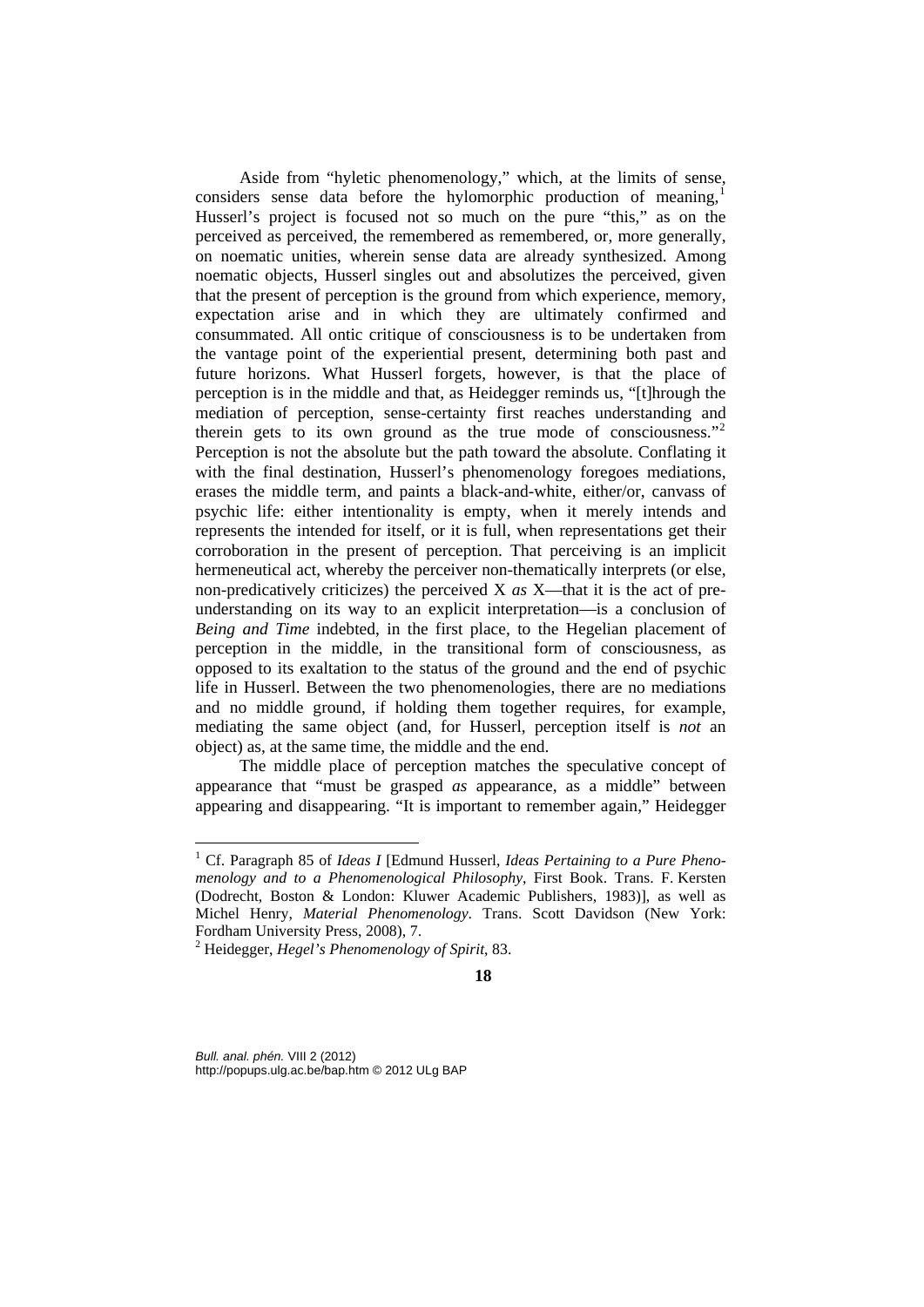notes, "that Hegel does not take the essence of appearing only as selfshowing, as becoming manifest, as manifestation. Rather, appearing also means a *mere*-showing and vanishing. There is in appearance a moment of negativity..."<sup>[1](#page-18-0)</sup> It is this moment of negativity and, therefore an immanent critique of appearance, that is absent from Husserl's phenomenology of perception, where phenomenal presence is tantamount to pure positivity. Admittedly, adumbrated givenness means that in the appearing of phenomena something, including the appearing itself, does not appear, that several dimensions of the thing remain occluded, however temporarily, behind those that give themselves sight. Yet, the givenness of the noema, of the perceived as perceived, is complete and absolute, to the point of being translucent before the act of perceiving. There are no traces of "vanishing" in the appearing noema and, thus, there is no need to resort to the operations of signification, so as to "fill in the blanks" by interposing the sign in the place of the absent thing or parts of a thing. While, for Hegel, "'to appear' or 'to be a phenomenon'" is "to become other in remaining self-identical [*sich-anders-*werden in der Selbstgleichheit],"<sup>[2](#page-18-1)</sup> for Husserl, to appear is to establish a positive identity between the perceiving and the perceived in the present of intuition. But Hegel, too, is not beyond reproach: in the absoluteness of the absolute, in the identity of knowledge and will, in the becoming-rational of the actual and the becoming-actual of the rational, the otherness of phenomena is subsumed, as appearance and essence become one and the same. It is the role of the phenomenology of the in-between, the phenomenology of ontico-ontological difference, to maintain alive the promise of appea rances that give themselves, even as something withdraws from their givenness. Heidegger's own concept of truth as *aletheia*, or the giving withdrawal of being, will be best understood in the context of this phenomenology of the in-between.

A close and often quite sympathetic reconstruction of Hegel's thinking in Heidegger's texts and seminars of the  $1930s$  $1930s$  $1930s$  and  $1940s<sup>3</sup>$  nevertheless leaves us with the conclusion that, taken separately, the two phenomenologies are inadequate when it comes to the entwined questions of beings and

<sup>&</sup>lt;sup>1</sup> Heidegger, *Hegel's Phenomenology of Spirit*, 109, 117.<br><sup>2</sup> Heidegger, *Hegel's Phenomenology of Spirit*, 75/107.

<span id="page-18-2"></span><span id="page-18-1"></span><span id="page-18-0"></span><sup>&</sup>lt;sup>2</sup> Heidegger, *Hegel's Phenomenology of Spirit*, 75/107.<br><sup>3</sup> In addition to the two treated here, consult texts on negativity from 1938-9 and 1941-2, gathered in Volume 68 of the Heidegger *Gesamtausgabe*, selections from *Being and Truth*, courses on Hegel's *Logic* and on logic in Aristotle and Hegel, as well as the recently published engagement with Hegel's *Philosophy of Right* in volume 86 of *Gesamtausgabe.*

**<sup>19</sup>**

*Bull. anal. phén.* VIII 2 (2012) http://popups.ulg.ac.be/bap.htm © 2012 ULg BAP